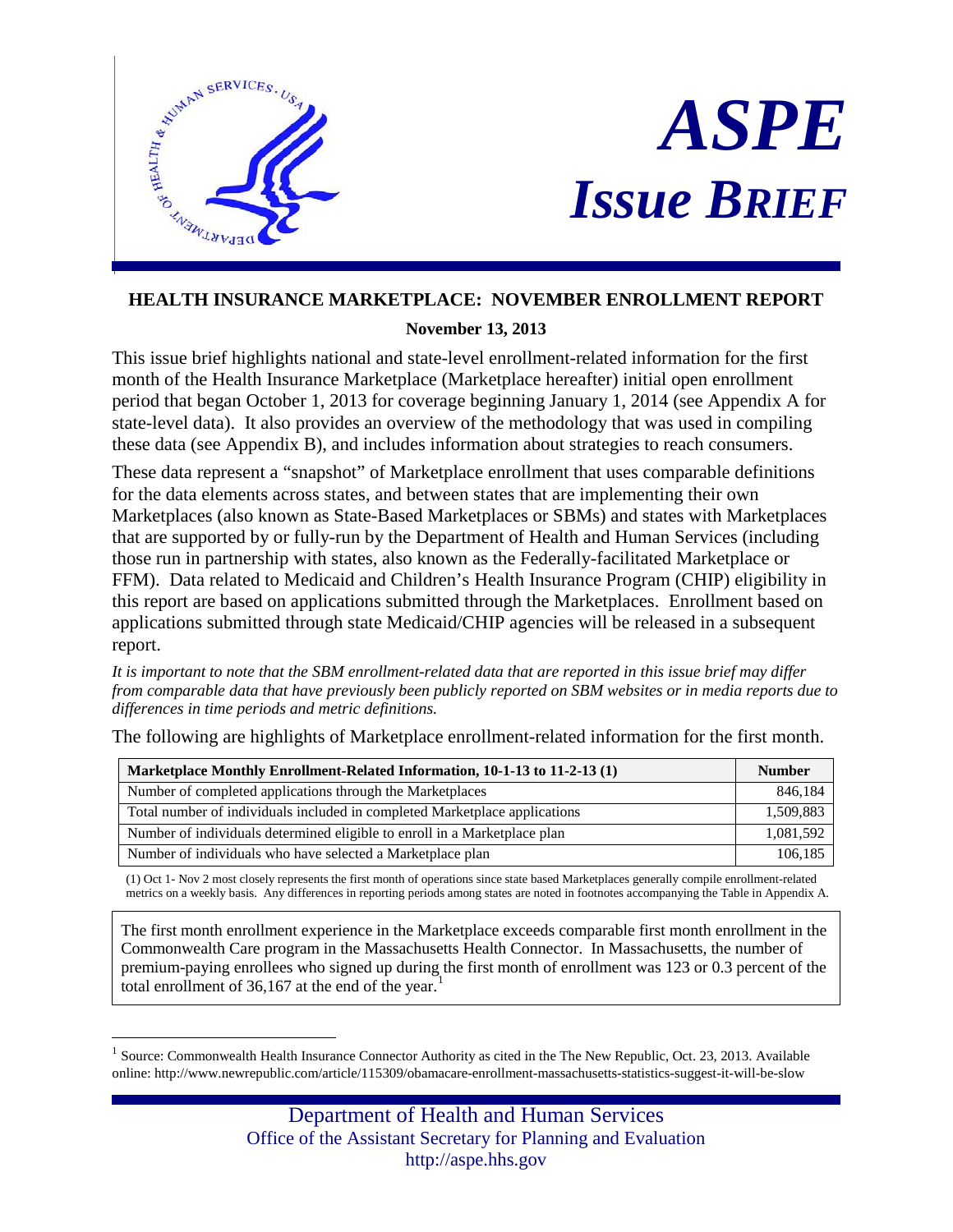Marketplace plan selection of 106,185 is 1.5 percent of the estimated enrollees at the end of the 2014 open enrollment period (Congressional Budget Office (CBO) estimate, May 2013). (See Appendix C for more information on enrollment experiences in other programs.)

#### **Marketplace Website and Call Center Activity**

Unique Visitors on the SBM and FFM websites: 26,876,527

Calls to the SBM and FFM call centers: 3,158,436

# **Overview of Enrollment to Date**

To date, 106,185 persons have enrolled and selected a Marketplace plan—this includes those who have paid a premium and those who have not yet paid a premium.

Based on available data, 846,184 completed applications were submitted to Marketplaces during the first month of the initial open enrollment period  $(10-1-13)$  to  $11-2-13$ ), including applications that were submitted to the SBMs and FFM. These completed applications correspond to a total of 1,509,883 million individuals (persons) who have applied for coverage through the Marketplaces during this time period. This represents 22 percent of the Congressional Budget Office (CBO) estimated 7 million Marketplace enrollment in [2](#page-0-1)014.<sup>2</sup> (Please see Appendix A for corresponding tables containing state-level data, and see Appendix B for methodological information on how these numbers were derived).

The Marketplaces have helped a total of 1,477,85[3](#page-1-0) persons by determining or assessing<sup>3</sup> that they are either eligible to enroll in a Marketplace plan (used throughout this report—also known as Qualified Health Plans or QHPs) with or without financial assistance, or in Medicaid or the Children's Health Insurance Program (CHIP). To date, 106,185 persons have selected a Marketplace plan—this includes 79,391 in SBMs and 26,794 in FFM. An additional 975,407 persons who have been determined eligible have not yet selected a plan through the Marketplace.

To date, the Marketplaces have processed eligibility determinations and assessments for 98 percent (1,477,853) of the 1,509,883 persons who have applied for coverage – including:

- 1,081,592 persons (73 percent of the total number of persons with processed eligibility determinations / assessments) have been determined eligible to enroll in a Marketplace plan, (including 326,130 persons who have been determined eligible to enroll in a Marketplace plan with financial assistance),
	- o 106,185 (10 percent) of the 1,081,592 total Marketplace plan eligible persons have already selected a plan by clicking a button on the website page.

 $\overline{a}$ 

<span id="page-1-1"></span> $2^2$  CBO estimates 7 million individuals will enroll in qualified health plans (QHPs) through the Marketplace in 2014.

<span id="page-1-0"></span>http://www.cbo.gov/sites/default/files/cbofiles/attachments/44190\_EffectsAffordableCareActHealthInsuranceCoverage\_2.pdf. <sup>3</sup> Accounts of individuals who have been determined or assessed eligible for Medicaid or CHIP are transferred to state Medicaid and CHIP agencies, which then take any action needed to effectuate enrollment. "Assessment" refers to those FFM states where the state has chosen to retain the ability make the final eligibility determination.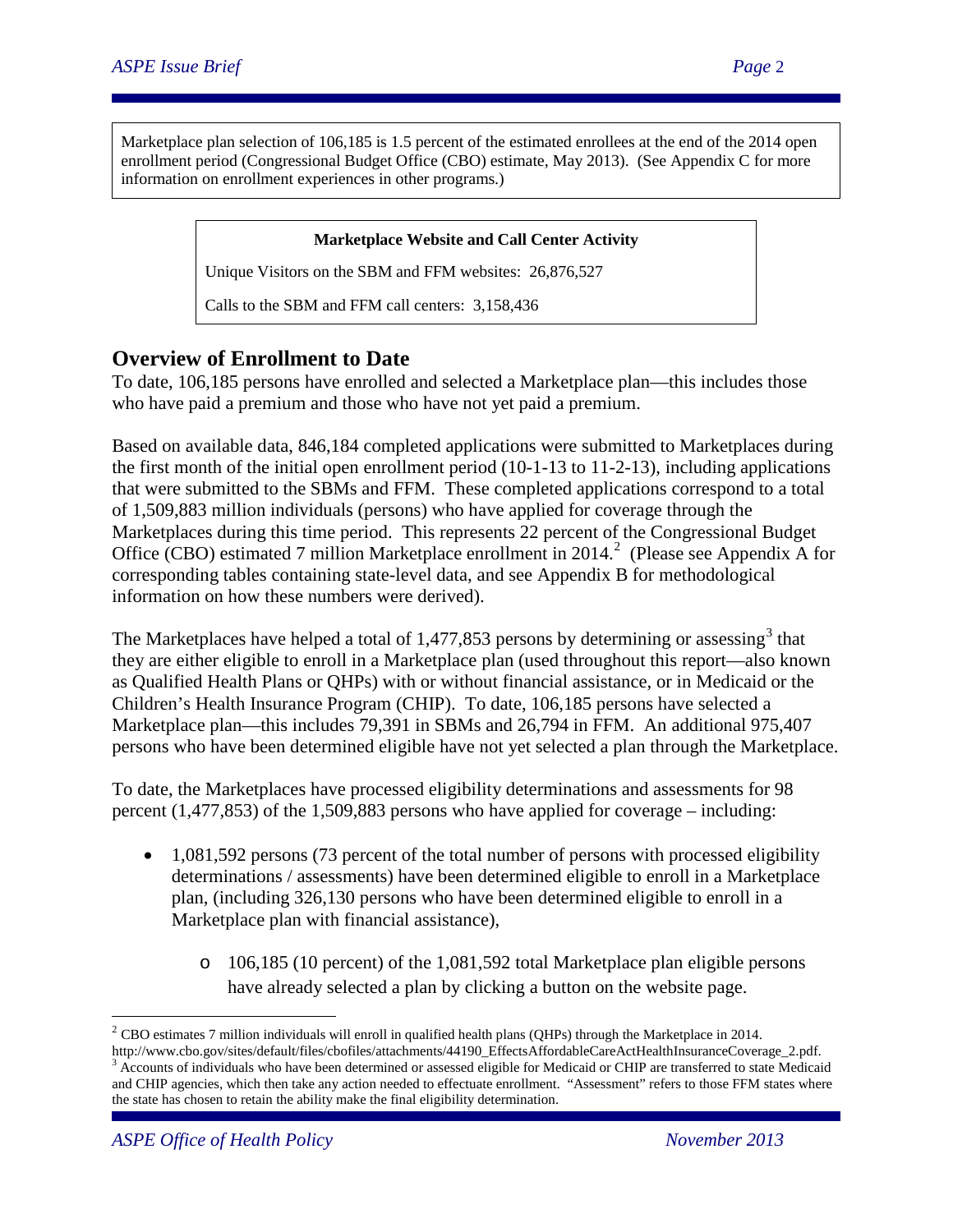Enrollment includes those who have selected a plan including those who have paid their first month premium and those who have not yet done so.

• 396,261 persons (27 percent of the total number of persons with processed eligibility determinations / assessments) who have been determined or assessed eligible for Medicaid or CHIP.<sup>[4](#page-1-1)</sup>

A total of 502,446, or 1 in 3 of the 1,477,853 people whose eligibility determinations / assessments have been processed, have either been determined or assessed eligible for Medicaid or CHIP or have selected a plan in the Marketplaces. Meanwhile, 722,391 (49 percent) of the 1,477,853 whose eligibility determinations / assessments have been processed are either eligible for financial assistance through the Marketplaces, or have been determined or assessed eligible for Medicaid or CHIP.

An additional 201,137 persons who applied for coverage through the Marketplaces have eligibility determinations that are either pending, not captured in the Marketplace plan and Medicaid/CHIP eligibility counts for a given state, or negative (meaning that they have not been determined eligible to enroll in a Marketplace plan).

The available data on completed applications, eligibility determinations and assessments, and Marketplace plan selection represents a subset of the total number of Americans who have begun exploring the coverage options that are available through the new Marketplaces. There is considerable interest in the new Marketplaces as measured by unique visitors on the SBM and FFM websites (26,876,527), and calls to the SBM and FFM call centers (3,158,436).

These early enrollment-related statistics suggest that, in spite of recent information system and website issues, interest in the Marketplaces is high. For example a Commonwealth Fund survey conducted Oct. 9-27<sup>[5](#page-2-0)</sup> polled adults (ages 19-64) who are uninsured or have individual market coverage and found that most (60 percent) are aware of the Marketplace. Further, the Commonwealth Fund found that 53 percent are aware that financial support is available for Marketplace coverage and 17 percent have visited the Marketplace. Most (58 percent) said they are very likely or somewhat likely to go or go back to visit the Marketplace to enroll in a plan or to apply for the premium tax credit or for Medicaid/CHIP before the open enrollment period ends on March 31, 2014. (See Appendix D for more information).

Marketplace enrollment is expected to increase as technical issues are resolved.

# **Enrollment Experience in Other Programs**

Based on the experience of the Federal Employees Health Benefits Program (FEHBP), Medicare Part D, Massachusetts' Commonwealth Care, and the Children's Health Insurance Program

<span id="page-2-1"></span> $\overline{a}$ <sup>4</sup> Most FFMs assess individuals as eligible for Medicaid or CHIP, and the state Medicaid or CHIP agency takes additional steps to finalize an eligibility determination. In states that accept the FFM's eligibility determination, the state will take steps to effectuate enrollment.

<span id="page-2-0"></span><sup>5</sup> http://www.commonwealthfund.org/Publications/Data-Briefs/2013/Nov/Americans-Experiences-Marketplaces.aspx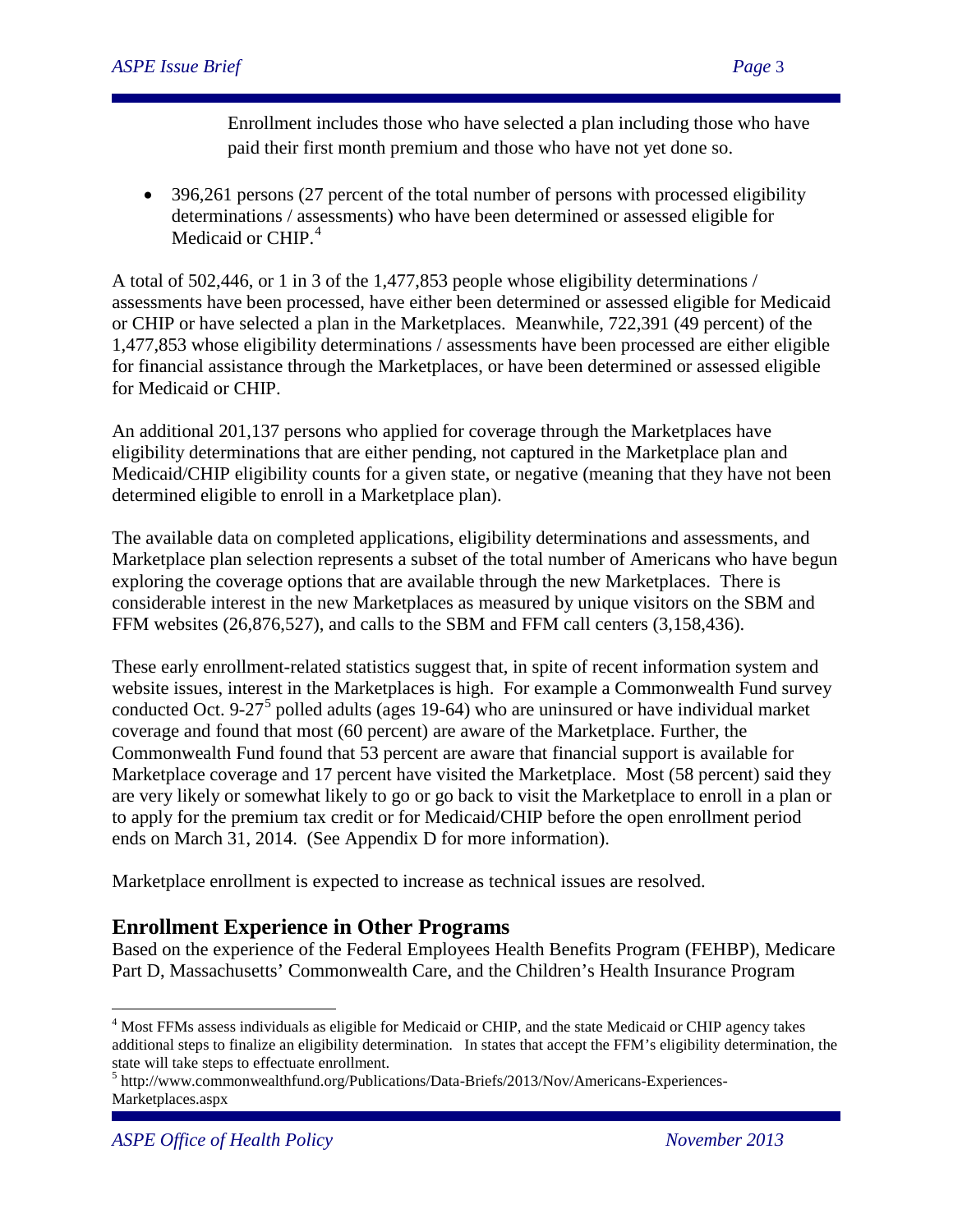(CHIP), several factors drive enrollment rates, particularly in the early months of program operation (See Appendix C):

- "Action-forcing" events such as the end date of an open enrollment period or the start date for benefits — often result in a spike in enrollment activity.
- The length of a program's pre-benefit period (i.e., the period between sign-up/enrollment and the receipt of benefits) also affects rates of initial enrollment: Shorter pre-benefit periods (e.g., 1 month) tend to generate higher initial enrollment rates than longer prebenefit periods, during which the consumer may perceive little advantage to signing up or enrolling early.

Based on this experience, the Department expects Marketplace enrollment will start slowly, with peaks in December (as the January 1 coverage date approaches) and March (as the close of open enrollment approaches).

Based on available data for the first reporting period, the level of early Marketplace enrollment appears to be consistent with expectations based on the Massachusetts Commonwealth Care experience. Many of the SBMs have experienced first-month enrollment-related activity that exceeds comparable Commonwealth Care enrollment for the first month of open enrollment (See Appendix C for more information). $<sup>6</sup>$  $<sup>6</sup>$  $<sup>6</sup>$ </sup>

The SBMs' experience to date regarding the type of eligibility determinations and assessments appear similar to Commonwealth Care's early months of enrollment as well. There were large differences in initial enrollment rates in Commonwealth Care between persons who qualified for plans not requiring a premium payment and persons who did not qualify. Only about 4,000 individuals signed up in the first couple months of the program for plans requiring a premium payment. *The majority of individuals who enrolled in Commonwealth Care during the first year were in plans that did not require the enrollee to pay a premium.* Many of the SBMs have experienced first-month enrollment-related activity with substantial numbers of Medicaid eligible individuals applying to the Marketplace. Enrollment of individuals anticipating paying a premium for coverage is expected to increase as the start date for benefits, January 1, 2014, approaches.

# **Methodological Overview**

This report summarizes available data on enrollment-related activity during the first month of the initial open enrollment period for the Marketplaces – including the number of completed applications, the number of processed eligibility determinations, and the number of completed Marketplace plan selections. The data that are reported in this issue brief have been generated by the information systems of the Centers for Medicare & Medicaid Services (CMS), based on information reported to CMS by SBMs, and information collected by the FFM for states with HHS- supported or fully run Marketplaces (including those run in partnership with states).

 $\overline{a}$ 

<span id="page-3-0"></span><sup>&</sup>lt;sup>6</sup> Massachusetts auto-enrolled a large number of individuals from the state's uncompensated care pool into Commonwealth Care, a process which began October 1, 2006, before open enrollment became available to the broader Commonwealth Care-eligible population on January 1, 2007. The population that was allowed to enroll starting in January 2007 could qualify for premium subsidies based on income.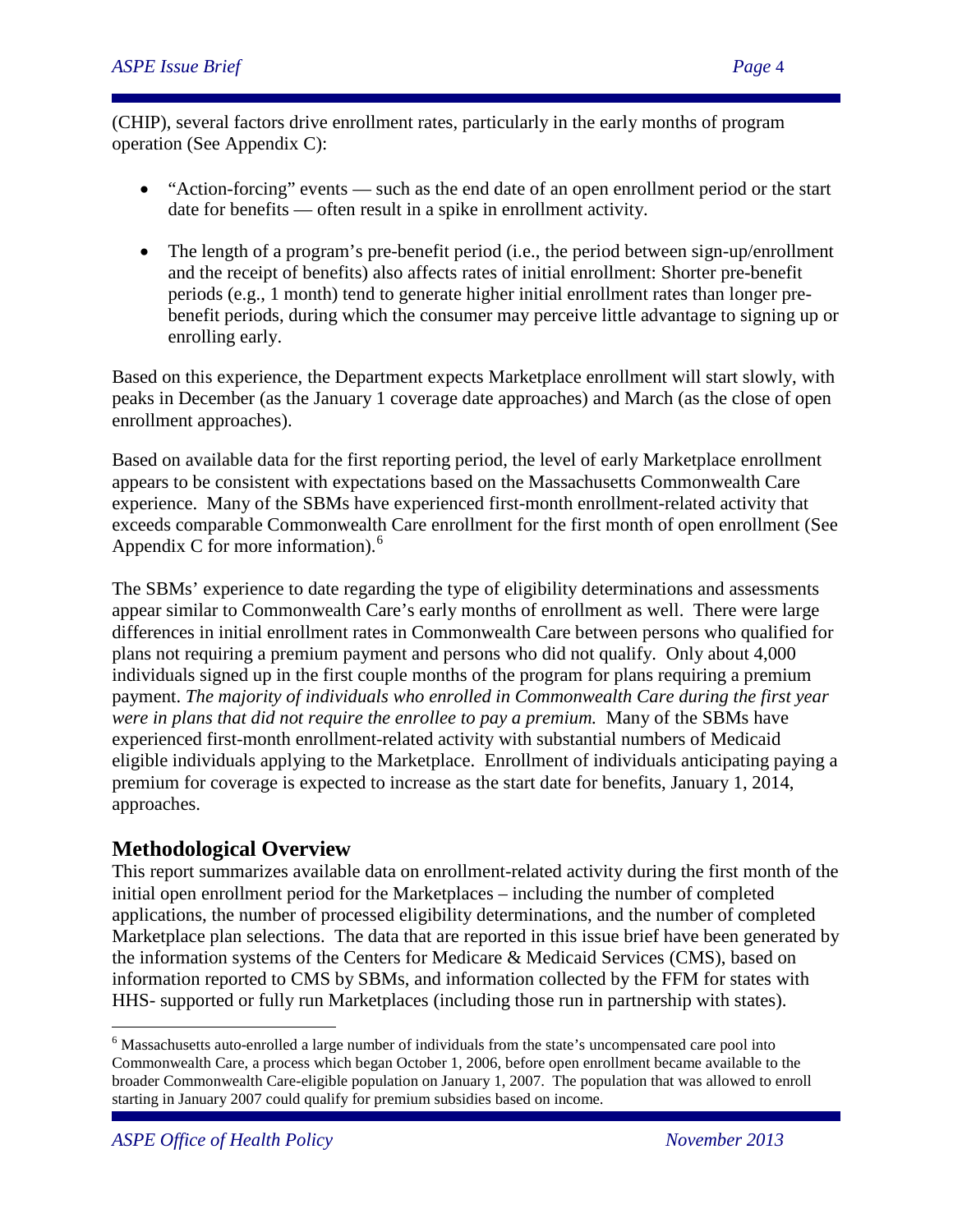Unless otherwise noted, the data in this issue brief represent cumulative Marketplace enrollmentrelated activity for the 10-1-13 to 11-2-13 reporting period, with information available as of 11- 12-13. Data for certain metrics are not yet available for some states due to information system issues. We anticipate that more comprehensive data will be available in future monthly enrollment-related reports as system issues are resolved. (Please see Appendix B for additional methodological information and technical notes, including information about any limitations or clarifications regarding specific data points.)

We believe that the information contained in this issue brief provides the most systematic "snapshot" of enrollment-related activity in the Marketplaces to date because the data for the various metrics are counted using comparable definitions for data elements across states, and between the SBMs and FFM. **It is important to note that the SBM enrollment-related data that are reported in this issue brief represent state data that have been reported to CMS, and may differ from comparable data that have previously been publicly reported on SBM websites or in media reports because that data may be based on different time periods or metric definitions from those used in this report.** 

# **Details on Marketplace Enrollment-Related Activity to Date**

The following are highlights of enrollment-related activity in the Marketplaces during the first month of the initial open enrollment period (see Appendix A for state-level data).

*Completed Applications* – A total of 846,184 completed applications were submitted to the Marketplaces during the first month of the initial open enrollment period (10-1-13 to 11-2-13). This includes 326, 623 completed applications (39 percent of the combined SBM-FFM total) that were submitted to the SBMs, and 519,561 completed applications (61 percent of the combined SBM-FFM total) that were submitted to the FFM. In addition to these applications, the FFM also has 259,107 additional paper and call center applications that are not included in this total.

Based on currently available data, electronically-submitted (online) applications (including applications submitted through the Marketplace websites, as well as any applications that were submitted online through in-person assisters or the call center) accounted for approximately 74 percent of the completed applications that were submitted to the Marketplaces during the reporting period. The remainder of the completed applications (26 percent) were submitted on paper (including applications that were submitted by mail, as well as any applications through inperson assisters or the call center that were filled out on paper). On average, approximately 93 percent of the completed applications that were submitted to the SBMs were submitted electronically, and 67 percent of the completed applications that were submitted to the FFM were submitted electronically.

*Number of Persons Applying for Coverage in Completed Applications* – The 846,184 completed applications correspond to a total of 1,509,883 persons who have applied for coverage through the Marketplaces during this time period. The total number of persons applying for coverage is higher than the total number of completed applications because each application can potentially include multiple persons (such as spouses or dependents). A total of 516,248 persons (34 percent of the combined SBM-FFM total) have applied for coverage through the SBMs, and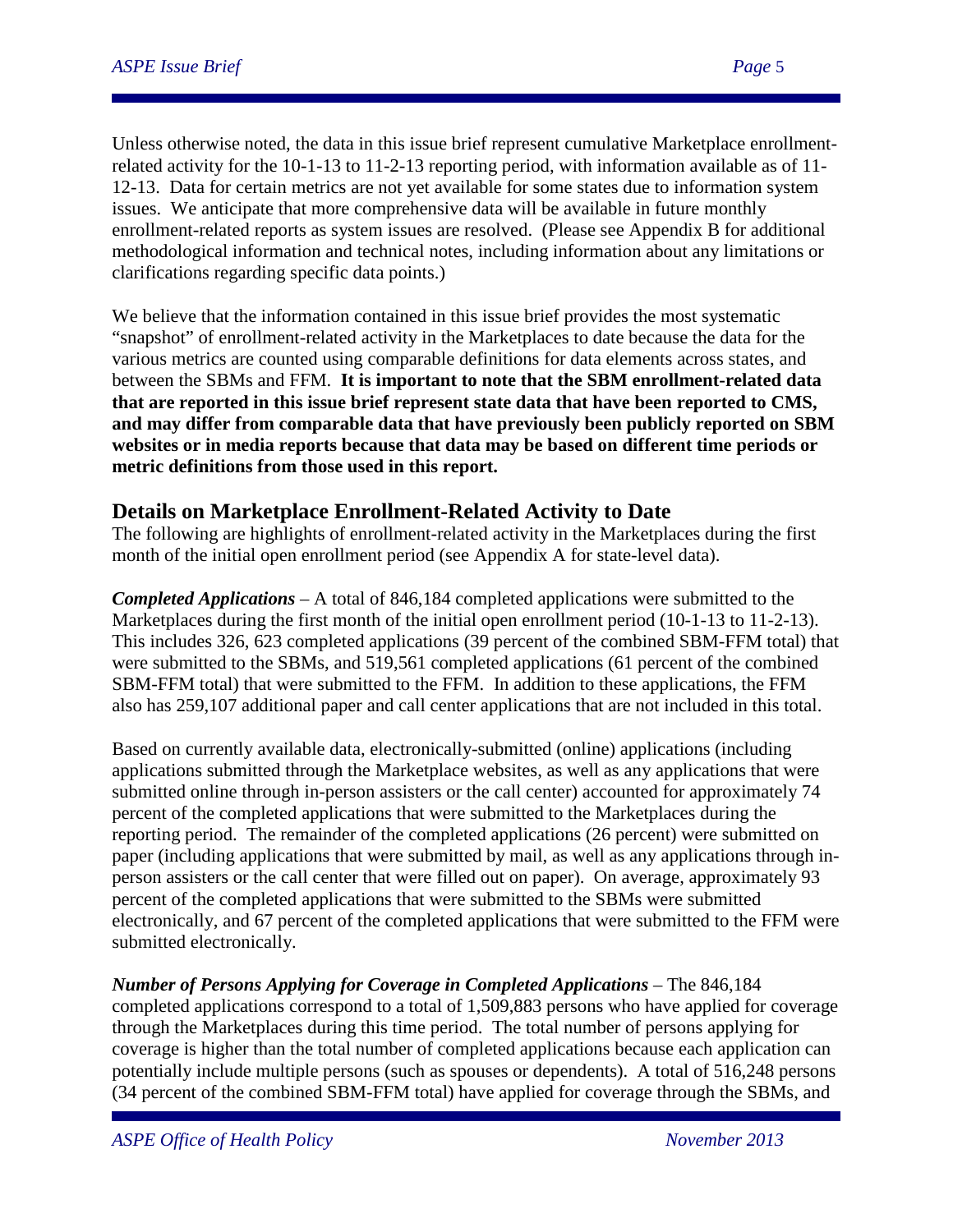993,635 persons (66 percent of the combined SBM-FFM total) have applied for coverage through the FFM.

*Number of Persons Determined or Assessed Eligible to Enroll in Coverage Through the Marketplace* – Overall, the Marketplaces have processed eligibility determinations for 98 percent (1,477,853) of the 1,509,883 total persons who have applied for coverage through the Marketplaces. Of these, 1,081,592 persons have been determined eligible to enroll in a plan through the Marketplace, representing 72 percent of the total persons who have applied for coverage through the Marketplaces as a whole, and 396,261 persons have been determined or assessed eligible for Medicaid or the Children's Health Insurance Program (CHIP), representing 26 percent of the total persons who have applied for coverage through the Marketplaces as a whole. Additionally, approximately 30 percent of the 1,081,592 total persons who have been determined eligible to enroll in a plan through the Marketplace have also been determined eligible to enroll in a plan with financial assistance (326,130, representing 22 percent of the total persons who have applied for coverage through the Marketplaces as a whole, and 22 percent of the total eligibility determinations / assessments that have been processed). The remaining 755,462 other Marketplace plan eligible persons includes individuals who: didn't apply for financial assistance; applied for financial assistance and were found ineligible; applied for financial assistance and their applications are pending.

- *Number of Persons Determined Eligible to Enroll in Coverage by the SBMs* The SBMs have processed eligibility determinations for 591,838 persons who have applied for coverage through the SBMs; however, this percentage varies by state due to differences in processing times. Within the SBMs, 378,973 persons have been determined eligible to enroll in a Marketplace plan, and 212,865 persons have been determined eligible for Medicaid or CHIP using MAGI determination criteria. Additionally, approximately 23 percent (88,953) of the 378,973 total Marketplace plan eligible persons in the SBMs have also been determined eligible to enroll in a plan with financial assistance.[7](#page-3-0)
- *Number of Persons Determined or Assessed Eligible to Enroll in Coverage by the FFM* – The FFM has processed eligibility determinations for 89 percent (886,015) of the 993,635 persons who have applied for coverage through the FFM. Within the FFM, 702,619 persons have been determined eligible to enroll in a Marketplace plan (representing 71 percent of the total persons who have applied for coverage through the FFM), and 183,396 persons have been determined or assessed eligible for Medicaid or CHIP under MAGI determination criteria (representing 18 percent of the total persons who have applied for coverage through the FFM). Additionally, approximately 34 percent (237,177) of the 702,619 total Marketplace plan eligible persons in the FFM have also been determined eligible to enroll in a plan with financial assistance<sup>[8](#page-5-0)</sup> (also representing 24 percent of the total persons who have applied for coverage through the

<span id="page-5-1"></span> $\overline{a}$ 

 $7$  SBM data on the number of persons with processed eligibility determinations or assessments do not add to the total number of persons applying for coverage in completed applications due to missing data.

<span id="page-5-0"></span> $8$  Represents the total number of individuals determined to be eligible for plan enrollment through the Marketplace, who qualify for advance premium tax credits (APTC).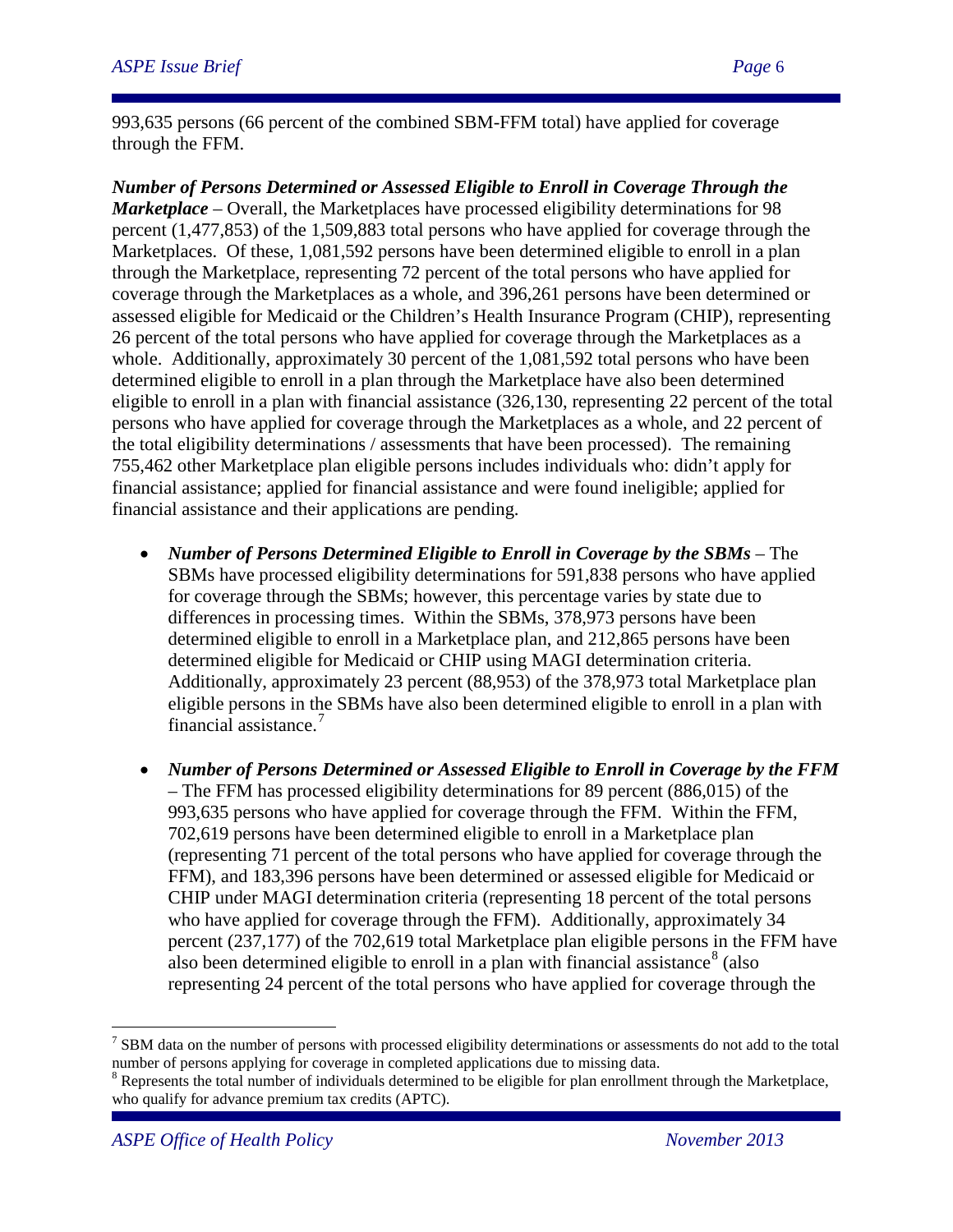#### FFM).

An additional 201,137 persons who applied for coverage through the Marketplaces (including approximately 93,245 in SBMs, and 107,892 in the FFM) have eligibility determinations in the Pending/Other category, including those who: 1) have a pending eligibility determination or assessment for a Marketplace plan or Medicaid/CHIP coverage; 2) have a processed eligibility determination or assessment for a Marketplace plan or Medicaid/CHIP coverage that is not captured in the relevant column in this table for a given state due to system issues; or 3) have been deemed ineligible for Marketplace coverage.

*Number of Persons Who Have Selected a Marketplace plan* – Overall an estimated 106,185 (10 percent) of the persons who have been determined eligible to enroll in a plan through the Marketplace have already selected a plan (including both those who have paid the first month's premium and those who have not yet paid the first month's premium). An additional 975,407 persons who have been determined eligible have not yet selected a plan through the Marketplace.

- *Number of Persons Who Have Selected a Marketplace plan in SBMs* Within the SBMs, 79,391 (21 percent) of the persons who have been determined eligible to enroll in a plan through the Marketplace have already selected a plan through the SBM (including both those who have paid the first month's premium and those who have not yet paid the first month's premium).
- *Number of Persons Who Have Selected a Marketplace plan in the FFM* Within the FFM, overall 26,794 (4 percent) of the persons who have been determined eligible to enroll in a plan through the Marketplace have already selected a plan through the FFM (including both those who have paid the first month's premium and those who have not yet paid the first month's premium).

# **Highlights of Marketplace Customer Service and Outreach**

*Customer Service –* Based on available data, there have been a total of 26,876,527 unique visitors on the Marketplace websites, and a total of 3,158,436 calls to the SBM and FFM Marketplace call centers.

- *Customer Service (Website and Call Center Utilization) in SBMs* Based on available data, there have been a total of 7,376,527 unique visitors on the SBM websites, and a total of 923,170 calls to the SBM call centers.
- *Customer Service (Website and Call Center Utilization) in the FFM* Based on available data, there have been a total of approximately 19,500,000 unique visitors on the FFM website, and a total of 2,235,266 calls to the FFM call center.

*Outreach* Several types of marketplace assisters help people navigate the new system. As of November 1, 2013, over 18,000 assisters have been trained in the states that are a part of the Federally-facilitated Marketplace. These assisters have informally reported that they have conducted over 2,800 education and outreach events that have reached over 450,000 consumers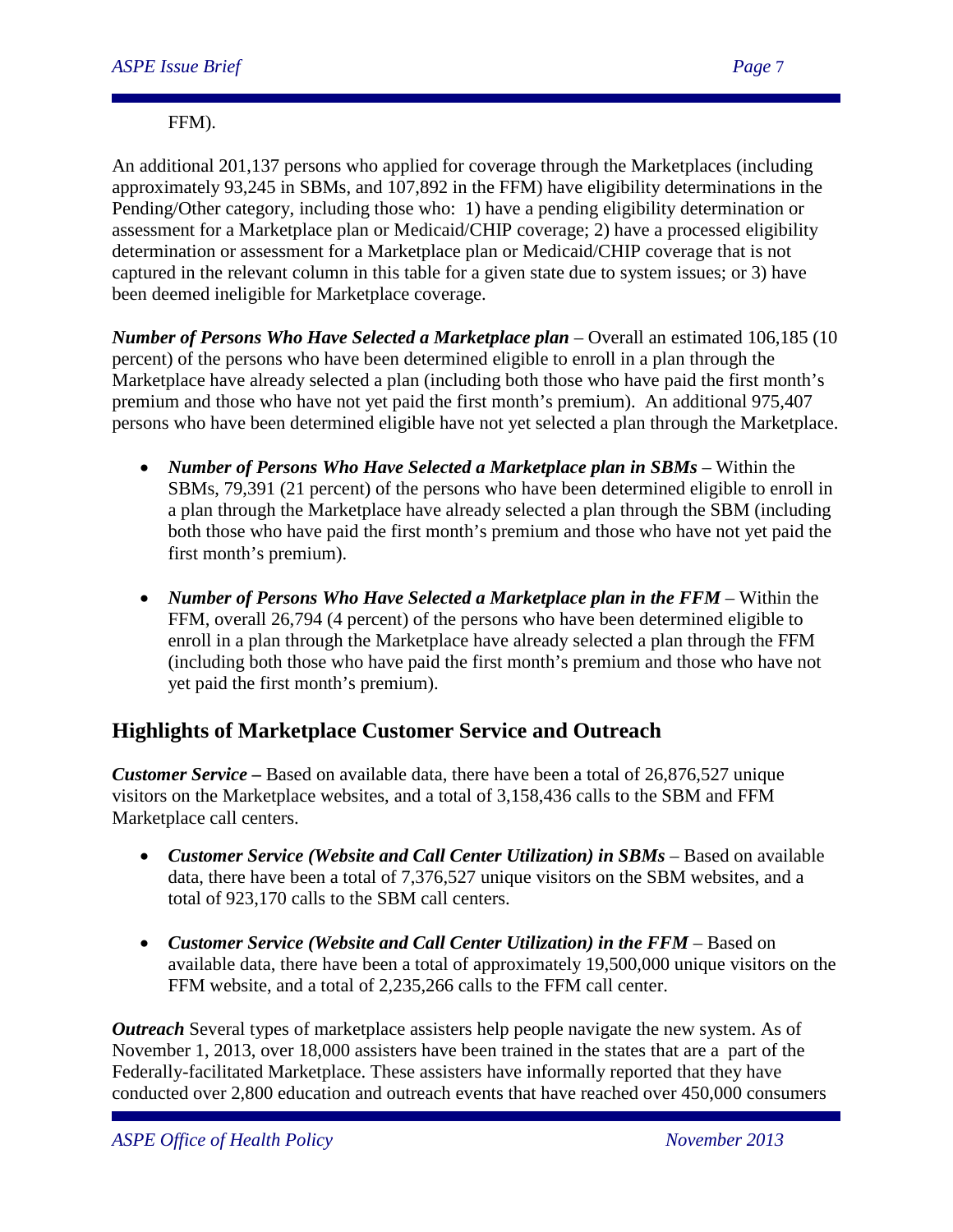#### in their states.

#### **Maximizing Marketplace Enrollment: SBM Experiences**

**CA:** California has conducted extensive public outreach efforts across the state, spending \$94 million dollars to help community groups, local health clinics, and labor unions reach residents and sign them up for coverage. California has used radio and television commercials, highway billboard advertisements, and a number of Twitter and Facebook posts to spread awareness of Covered California throughout the state. To reach its Latino population, California has established partnerships with Univision, Telemundo, La Opinion and impreMedia to implement Spanish-language media campaigns through TV, radio, print, and digital media. Outreach workers who speak Spanish, Tagalog, Cambodian, Mandarin and Cantonese are attending local community events such as county fairs, farmers markets, street festivals and back-to-school nights across the state.

**KY:** Kentucky reports tens of thousands of enrollees in its Marketplace, with high rates of enrollment by young adults under 35 years old (40 percent) and women (59 percent). The Kentucky Health Benefit Exchange has awarded nearly \$6.5 million in contracts to navigator programs throughout the state to ensure that Kentuckians have assisters to help them determine their health plan needs and assist them in choosing appropriate plans. The state also has 3,400 certified insurance agents trained to explain the multiple offerings available.

**NY:** New York State of Health (NYSOH) Marketplace officials report that nearly 174,000 New Yorkers had completed the full application process and were determined eligible for coverage as of October 23, 2013. The fast pace of New York's enrollment uptake indicates that many New Yorkers are seeking affordable health coverage. NYSOH's customer service operators have assisted more than 77,000 New Yorkers. Another potential factor in New York's success is the reduced rates in the individual market. NYSOH reports a 53 percent reduction compared to the previous year's rates.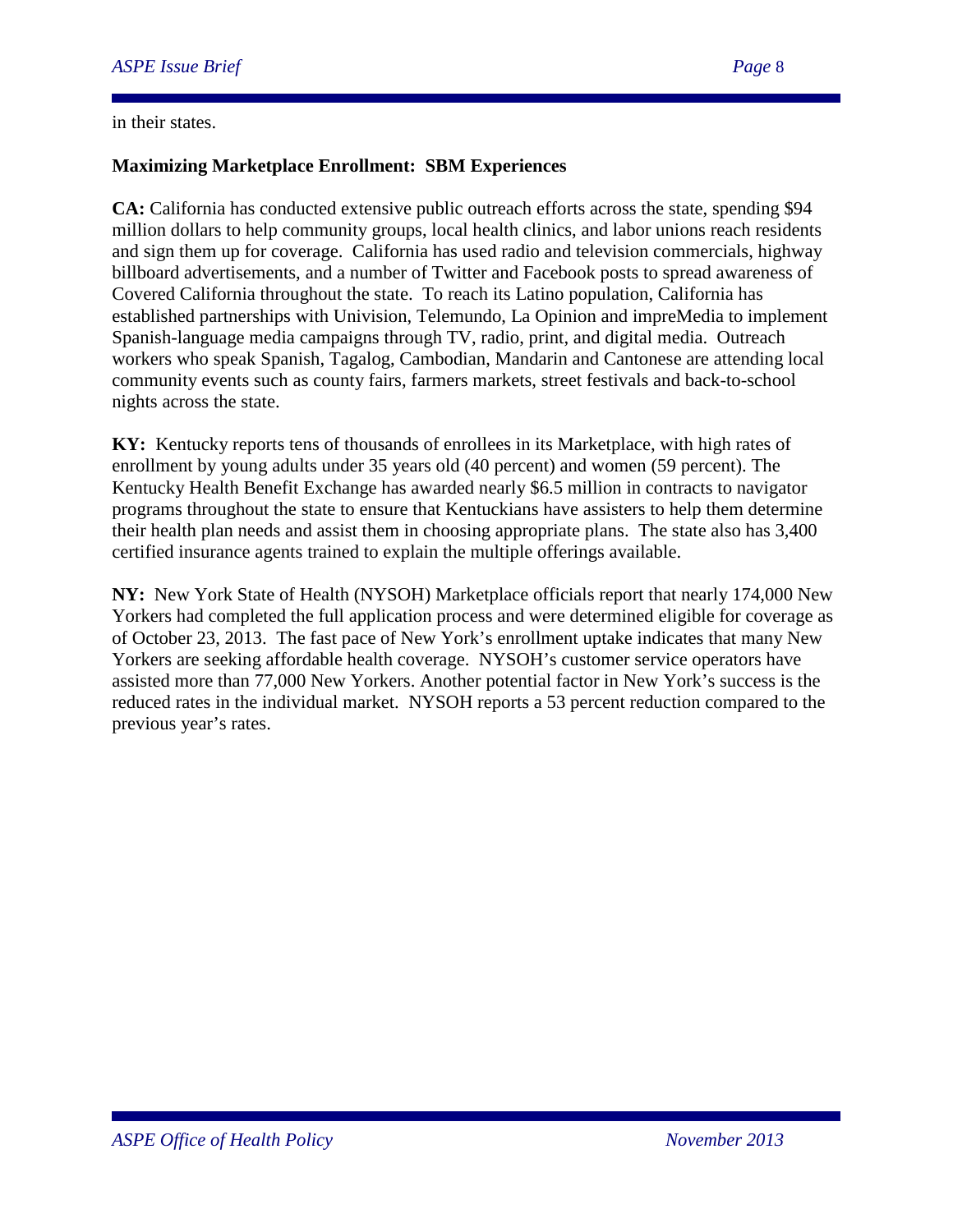#### **APPENDIX A**

# **TOTAL MARKETPLACE APPLICATIONS, ELIGIBILITY DETERMINATIONS, AND MARKETPLACE PLAN SELECTIONS BY MARKETPLACE TYPE AND STATE, 10-1-2013 TO 11-2-2013**

|                                                                                                    | <b>Total</b>                                         | Total<br><b>Individuals</b>                                            |                                                                                 | <b>Number of Individuals</b><br><b>Determined Eligible to</b><br>Enroll in a Marketplace<br>Plan       | <b>Determined</b><br>or Assessed                                       |                          | Number of<br><b>Individuals</b><br><b>Who Have</b> |  |
|----------------------------------------------------------------------------------------------------|------------------------------------------------------|------------------------------------------------------------------------|---------------------------------------------------------------------------------|--------------------------------------------------------------------------------------------------------|------------------------------------------------------------------------|--------------------------|----------------------------------------------------|--|
| <b>State Name</b>                                                                                  | Number of<br>Completed<br><b>Applications</b><br>(2) | Applying for<br>Coverage in<br>Completed<br><b>Applications</b><br>(3) | <b>Total</b><br><b>Eligible to</b><br>Enroll in a<br>Marketplace<br>Plan<br>(4) | <b>Eligible to</b><br>Enroll in a<br>Marketplace<br>Plan with<br><b>Financial</b><br>Assistance<br>(5) | <b>Eligible for</b><br>Medicaid /<br>CHIP by the<br>Marketplace<br>(6) | Pending/<br>Other<br>(7) | Selected a<br>Marketplace<br>Plan $(8)$            |  |
| <b>States</b><br><b>Implementing</b><br><b>Their Own</b><br><b>Marketplaces</b><br>(SBMs)          |                                                      |                                                                        |                                                                                 |                                                                                                        |                                                                        |                          |                                                    |  |
| California (9)                                                                                     | 105,782                                              | 192,489                                                                | 93,663                                                                          | N/A                                                                                                    | 79,519                                                                 | 19,307                   | 35,364                                             |  |
| Colorado (10)                                                                                      | 20,492                                               | 45,575                                                                 | 36,335                                                                          | 8,742                                                                                                  | N/A                                                                    | 9,240                    | 3,736                                              |  |
| Connecticut                                                                                        | 12,337                                               | 18,815                                                                 | 12,325                                                                          | 6,807                                                                                                  | 6,490                                                                  | $\mathbf{O}$             | 4,418                                              |  |
| District Of Columbia<br>(11)                                                                       | 2,541                                                | N/A                                                                    | N/A                                                                             | N/A                                                                                                    | N/A                                                                    | N/A                      | N/A                                                |  |
| Hawaii (12)                                                                                        | 1,754                                                | 2,379                                                                  | 1,156                                                                           | N/A                                                                                                    | N/A                                                                    | 1,223                    | N/A                                                |  |
| Kentucky                                                                                           | 50,279                                               | 76,294                                                                 | 39,207                                                                          | 13,201                                                                                                 | 28,676                                                                 | 8,411                    | 5,586                                              |  |
| Maryland                                                                                           | 10,917                                               | N/A                                                                    | 3,498                                                                           | 2,638                                                                                                  | 5,923                                                                  | N/A                      | 1,284                                              |  |
| Massachusetts (13)                                                                                 | 14,413                                               | N/A                                                                    | N/A                                                                             | N/A                                                                                                    | N/A                                                                    | N/A                      | N/A                                                |  |
| Minnesota (14)                                                                                     | 15,268                                               | 31,447                                                                 | 21,532                                                                          | 6,759                                                                                                  | 9,166                                                                  | 749                      | 1,774                                              |  |
| Nevada                                                                                             | 9,186                                                | 14,819                                                                 | N/A                                                                             | N/A                                                                                                    | 5,710                                                                  | 9,109                    | 1,217                                              |  |
| New York                                                                                           | N/A                                                  | N/A                                                                    | 134,897                                                                         | 34,267                                                                                                 | 23,902                                                                 | N/A                      | 16,404                                             |  |
| Oregon (15)                                                                                        | 8,752                                                | N/A                                                                    | 190                                                                             | N/A                                                                                                    | 425                                                                    | N/A                      | N/A                                                |  |
| Rhode Island                                                                                       | 6,670                                                | 9,581                                                                  | 3,326                                                                           | 2,086                                                                                                  | 3,447                                                                  | 2,808                    | 1,192                                              |  |
| Vermont                                                                                            | 3,242                                                | 5,540                                                                  | 3,341                                                                           | 1,078                                                                                                  | 1,411                                                                  | 788                      | 1,325                                              |  |
| Washington (16)                                                                                    | 64,990                                               | 119,309                                                                | 29,503                                                                          | 13,375                                                                                                 | 48,196                                                                 | 41,610                   | 7,091                                              |  |
| <b>SBM Subtotal</b>                                                                                | 326,623                                              | 516,248                                                                | 378,973                                                                         | 88,953                                                                                                 | 212,865                                                                | 93,245                   | 79,391                                             |  |
| <b>States With</b><br><b>Marketplaces that</b><br>are Supported by<br>or Fully-Run by<br>HHS (FFM) |                                                      |                                                                        |                                                                                 |                                                                                                        |                                                                        |                          |                                                    |  |
| Idaho (17)                                                                                         | 4,753                                                | 10,573                                                                 | 7,733                                                                           | 3,305                                                                                                  | 1,597                                                                  | 1,243                    | 338                                                |  |
| New Mexico (17,18)                                                                                 | 4,055                                                | 7,529                                                                  | 4,249                                                                           | 1,549                                                                                                  | 3,552                                                                  | N/A                      | 172                                                |  |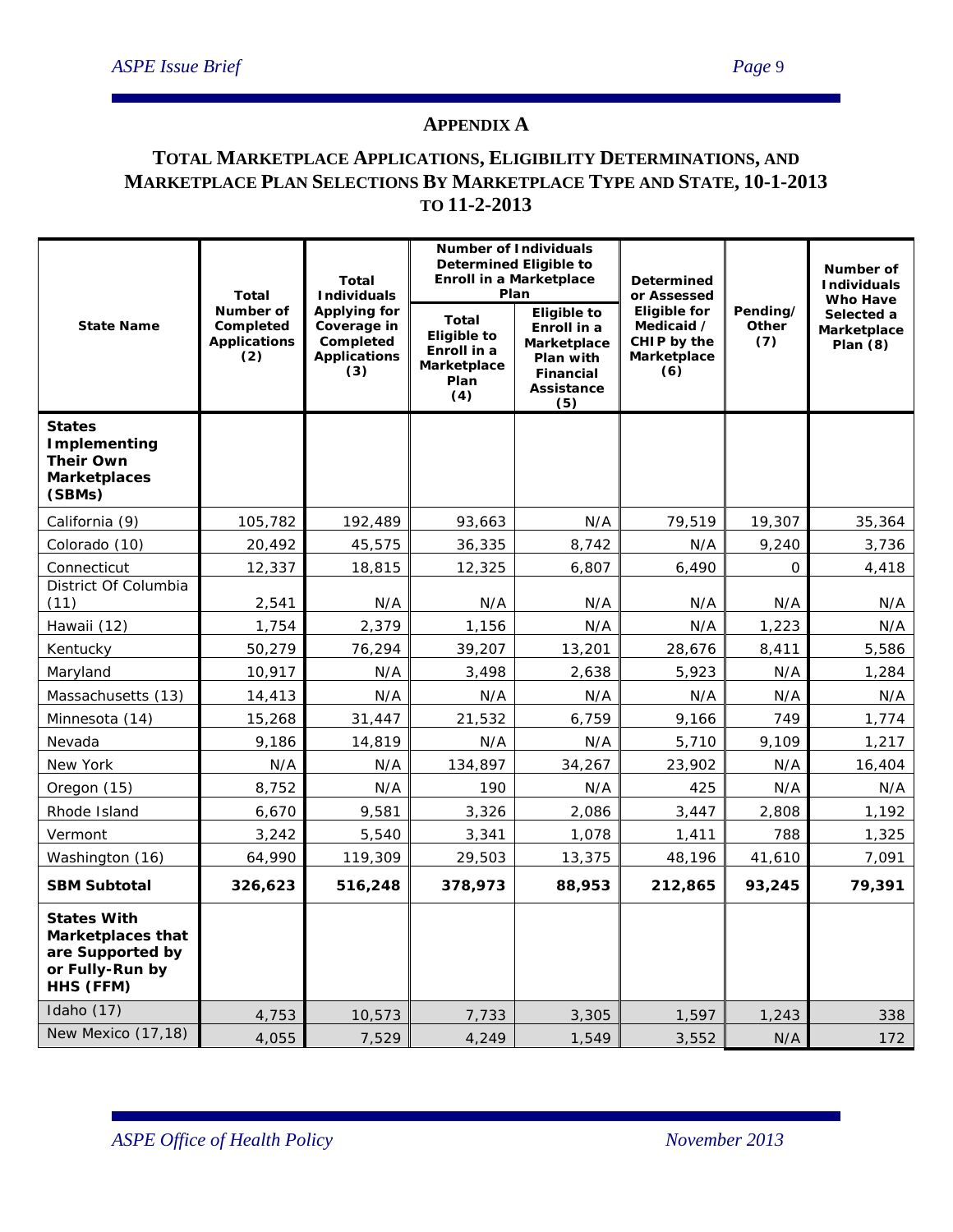|                     | Total                                                | Total<br><b>Individuals</b>                                                   | Determined Eligible to<br><b>Enroll in a Marketplace</b>                        | <b>Number of Individuals</b><br>Plan                                                                   | <b>Determined</b><br>or Assessed |                          | Number of<br><b>Individuals</b>                            |  |
|---------------------|------------------------------------------------------|-------------------------------------------------------------------------------|---------------------------------------------------------------------------------|--------------------------------------------------------------------------------------------------------|----------------------------------|--------------------------|------------------------------------------------------------|--|
| <b>State Name</b>   | Number of<br>Completed<br><b>Applications</b><br>(2) | <b>Applying for</b><br>Coverage in<br>Completed<br><b>Applications</b><br>(3) | <b>Total</b><br><b>Eligible to</b><br>Enroll in a<br>Marketplace<br>Plan<br>(4) | <b>Eligible to</b><br>Enroll in a<br>Marketplace<br>Plan with<br><b>Financial</b><br>Assistance<br>(5) |                                  | Pending/<br>Other<br>(7) | <b>Who Have</b><br>Selected a<br>Marketplace<br>Plan $(8)$ |  |
| Alabama             | 10,573                                               | 20,840                                                                        | 14,696                                                                          | 4,910                                                                                                  | 2,262                            | 3,882                    | 624                                                        |  |
| Alaska              | 1,253                                                | 2,203                                                                         | 1,606                                                                           | 598                                                                                                    | 368                              | 229                      | 53                                                         |  |
| Arizona             | 17,220                                               | 32,897                                                                        | 20,741                                                                          | 7,156                                                                                                  | 11,339                           | 817                      | 739                                                        |  |
| Arkansas            | 7,294                                                | 14,059                                                                        | 6,123                                                                           | 2,279                                                                                                  | 7,430                            | 506                      | 250                                                        |  |
| Delaware            | 1,897                                                | 3,491                                                                         | 2,204                                                                           | 674                                                                                                    | 1,200                            | 87                       | 97                                                         |  |
| Florida             | 67,366                                               | 123,870                                                                       | 93,456                                                                          | 29,637                                                                                                 | 12,887                           | 17,527                   | 3,571                                                      |  |
| Georgia             | 28,642                                               | 56,783                                                                        | 41,426                                                                          | 12,757                                                                                                 | 7,709                            | 7,648                    | 1,390                                                      |  |
| Illinois            | 30,901                                               | 56,636                                                                        | 35,802                                                                          | 11,603                                                                                                 | 19,447                           | 1,387                    | 1,370                                                      |  |
| Indiana             | 15,982                                               | 31,979                                                                        | 19,093                                                                          | 7,890                                                                                                  | 11,305                           | 1,581                    | 701                                                        |  |
| Iowa                | 5,547                                                | 10,884                                                                        | 6,104                                                                           | 2,079                                                                                                  | 4,490                            | 290                      | 136                                                        |  |
| Kansas              | 6,061                                                | 12,205                                                                        | 9,087                                                                           | 3,009                                                                                                  | 1,718                            | 1,400                    | 371                                                        |  |
| Louisiana           | 7,702                                                | 14,163                                                                        | 10,294                                                                          | 3,277                                                                                                  | 1,460                            | 2,409                    | 387                                                        |  |
| Maine               | 3,550                                                | 6,497                                                                         | 5,061                                                                           | 2,116                                                                                                  | 623                              | 813                      | 271                                                        |  |
| Michigan            | 23,987                                               | 44,025                                                                        | 34,197                                                                          | 12,468                                                                                                 | 4,978                            | 4,850                    | 1,329                                                      |  |
| Mississippi         | 4,339                                                | 8,204                                                                         | 5,822                                                                           | 1,662                                                                                                  | 925                              | 1,457                    | 148                                                        |  |
| Missouri            | 14,131                                               | 27,911                                                                        | 20,121                                                                          | 7,111                                                                                                  | 4,157                            | 3,633                    | 751                                                        |  |
| Montana             | 2,683                                                | 5,205                                                                         | 3,815                                                                           | 1,711                                                                                                  | 457                              | 933                      | 212                                                        |  |
| Nebraska            | 4,947                                                | 9,973                                                                         | 7,453                                                                           | 2,967                                                                                                  | 2,295                            | 225                      | 338                                                        |  |
| New Hampshire       | 4,006                                                | 7,817                                                                         | 5,767                                                                           | 2,016                                                                                                  | 1,643                            | 407                      | 269                                                        |  |
| New Jersey          | 23,021                                               | 42,372                                                                        | 23,985                                                                          | 8,082                                                                                                  | 17,460                           | 927                      | 741                                                        |  |
| North Carolina      | 29,547                                               | 57,653                                                                        | 42,110                                                                          | 15,051                                                                                                 | 7,404                            | 8,139                    | 1,662                                                      |  |
| North Dakota        | 969                                                  | 1,845                                                                         | 1,180                                                                           | 370                                                                                                    | 585                              | 80                       | 42                                                         |  |
| Ohio                | 24,050                                               | 45,128                                                                        | 34,374                                                                          | 11,866                                                                                                 | 7,535                            | 3,219                    | 1,150                                                      |  |
| Oklahoma            | 6,905                                                | 14,169                                                                        | 9,952                                                                           | 1,432                                                                                                  | 2,412                            | 1,805                    | 346                                                        |  |
| Pennsylvania        | 31,827                                               | 57,674                                                                        | 43,966                                                                          | 15,497                                                                                                 | 3,788                            | 9,920                    | 2,207                                                      |  |
| South Carolina      | 11,249                                               | 20,980                                                                        | 15,257                                                                          | 4,973                                                                                                  | 3,112                            | 2,611                    | 572                                                        |  |
| South Dakota        | 1,491                                                | 3,081                                                                         | 2,279                                                                           | 822                                                                                                    | 525                              | 277                      | 58                                                         |  |
| Tennessee           | 17,598                                               | 33,230                                                                        | 24,334                                                                          | 8,573                                                                                                  | 4,089                            | 4,807                    | 992                                                        |  |
| Texas               | 53,904                                               | 108,410                                                                       | 80,960                                                                          | 25,520                                                                                                 | 11,682                           | 15,768                   | 2,991                                                      |  |
| Utah                | 6,186                                                | 14,580                                                                        | 9,318                                                                           | 3,883                                                                                                  | 4,816                            | 446                      | 357                                                        |  |
| Virginia            | 21,667                                               | 42,341                                                                        | 32,534                                                                          | 9,333                                                                                                  | 4,088                            | 5,719                    | 1,023                                                      |  |
| West Virginia       | 3,807                                                | 7,096                                                                         | 3,442                                                                           | 1,268                                                                                                  | 3,103                            | 551                      | 174                                                        |  |
| Wisconsin           | 19,098                                               | 34,678                                                                        | 22,038                                                                          | 8,911                                                                                                  | 10,736                           | 1,904                    | 877                                                        |  |
| Wyoming             | 1,353                                                | 2,654                                                                         | 2,040                                                                           | 822                                                                                                    | 219                              | 395                      | 85                                                         |  |
| <b>FFM Subtotal</b> | 519,561                                              | 993,635                                                                       | 702,619                                                                         | 237,177                                                                                                | 183,396                          | 107,892                  | 26,794                                                     |  |

*ASPE Office of Health Policy November 2013*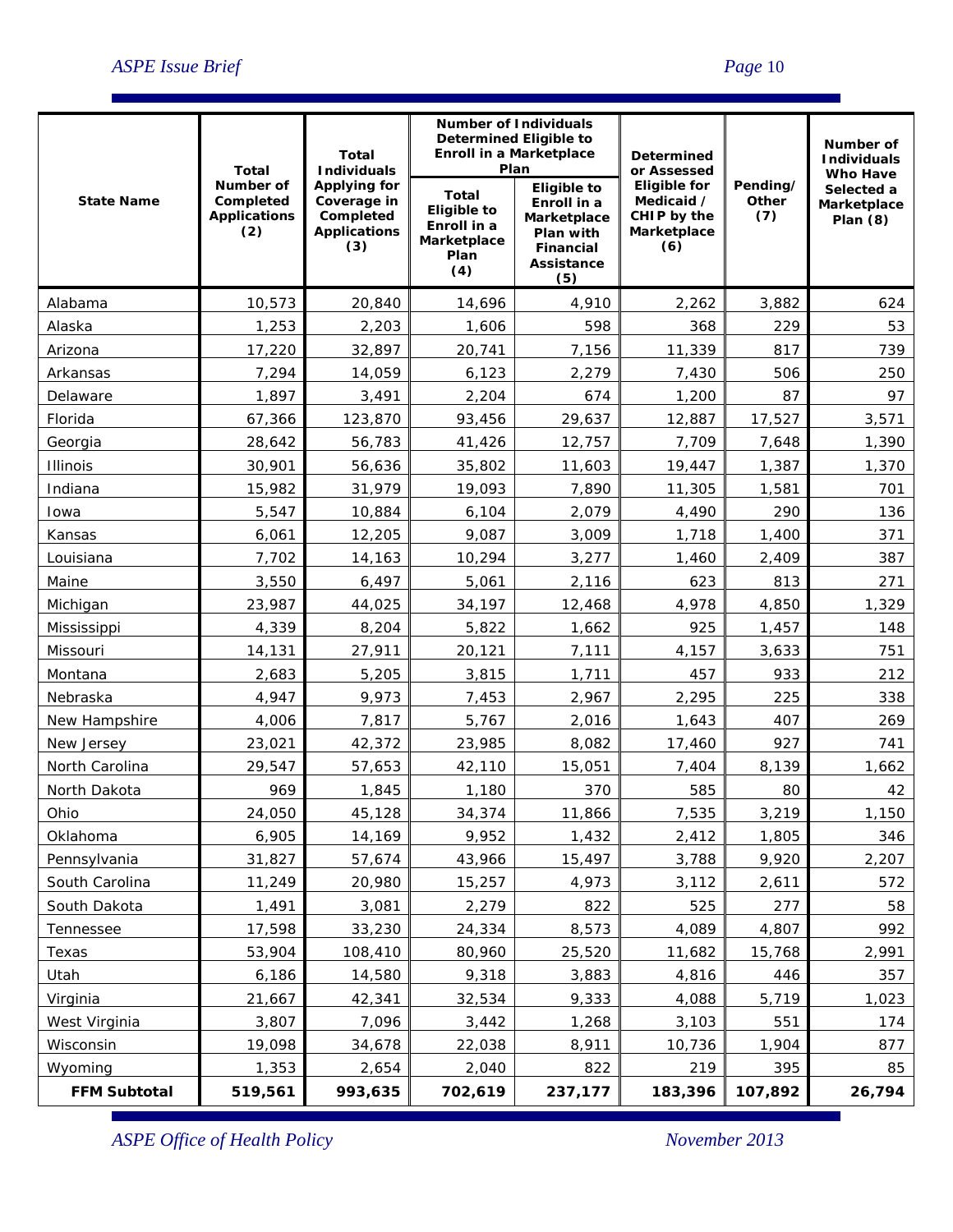| <b>State Name</b>                              | Total<br>Number of<br>Completed<br><b>Applications</b><br>(2) | Total<br><b>Individuals</b><br>Applying for<br>Coverage in<br>Completed<br><b>Applications</b><br>(3) | <b>Number of Individuals</b><br>Determined Eligible to<br>Plan    | Enroll in a Marketplace                                                                  | <b>Determined</b><br>or Assessed<br>Eligible for<br>Medicaid /<br>CHIP by the<br>Marketplace<br>(6) | Pending/<br>Other<br>(7) | Number of<br><b>Individuals</b><br>Who Have<br>Selected a<br>Marketplace<br>Plan $(8)$ |
|------------------------------------------------|---------------------------------------------------------------|-------------------------------------------------------------------------------------------------------|-------------------------------------------------------------------|------------------------------------------------------------------------------------------|-----------------------------------------------------------------------------------------------------|--------------------------|----------------------------------------------------------------------------------------|
|                                                |                                                               |                                                                                                       | Total<br>Eligible to<br>Enroll in a<br>Marketplace<br>Plan<br>(4) | Eligible to<br>Enroll in a<br>Marketplace<br>Plan with<br>Financial<br>Assistance<br>(5) |                                                                                                     |                          |                                                                                        |
| <b>MARKETPLACE</b><br><b>TOTAL, All States</b> | 846,184                                                       | 1,509,883                                                                                             | 1,081,592                                                         | 326,130                                                                                  | 396,261                                                                                             | 201,137                  | 106,185                                                                                |

Notes:

"N/A" means that the data for the respective metric is not yet available for a given state.

(1) Unless otherwise noted, the data in this table represent cumulative Marketplace enrollment-related activity for 10/1/13 to 11/2/13.

(2) "Completed Applications" represents the total number of electronic and paper applications that were submitted to the Marketplace during the reference period with sufficient information to begin performing eligibility determinations for enrollment in a plan through the Marketplace and, if the applicant applied for insurance affordability programs, sufficient information to begin performing eligibility determinations for advance payments of the premium tax credit and cost-sharing reductions, as well as to begin eligibility assessments or determinations for Medicaid and CHIP. In the case of Medicaid and CHIP, the Marketplace may perform eligibility assessments instead of determinations, at state option. Additionally, for electronic applications, Completed Applications include only those applications for which the applicant has hit the "submit" button and the application has been accepted for further processing. In addition to these applications, the FFM also has 259,107 additional paper and call center applications that are not included in this total. Note: a single Completed Application may include multiple individuals who are applying for coverage.

(3) "Individuals Applying for Coverage in Completed Applications" represents the total number of individuals included in Completed Applications that were submitted to the Marketplace during the applicable reference period. This number does not include individuals applying through the SHOP. Note: SBM data on the number of Individuals Determined Eligible to Enroll in a plan through the Marketplace and the number of Individuals Determined or Assessed Eligible for Medicaid / CHIP by the Marketplace do not add to the total number of persons applying for coverage in completed applications due to missing data and differences in process flows for Marketplace Plans and Medicaid/CHIP eligibility determinations / assessments.

(4) "Individuals Determined Eligible to Enroll in a Plan Through the Marketplace" (i.e., a Marketplace plan) represents the total number of individuals for whom a Completed Application has been received and who are determined to be eligible for plan enrollment through the Marketplace during the reference period, whether or not they qualify for advance payments of the premium tax credit or cost-sharing reductions. These individuals may or may not have enrolled in coverage by the end of the reference period. Individuals who have been determined or assessed eligible for Medicaid or CHIP are not included.

(5) "Individuals Determined Eligible to Enroll in a Plan Through the Marketplace with Financial Assistance" represents the total number of individuals determined by the Marketplace to be eligible for enrollment through the Marketplace, who qualify for an advance premium tax credit (APTC). This number includes individuals who were determined eligible for Marketplace plan enrollment with only an APTC, as well as individuals who were determined eligible for enrollment into a plan with both an APTC and a cost-sharing reduction (CSR).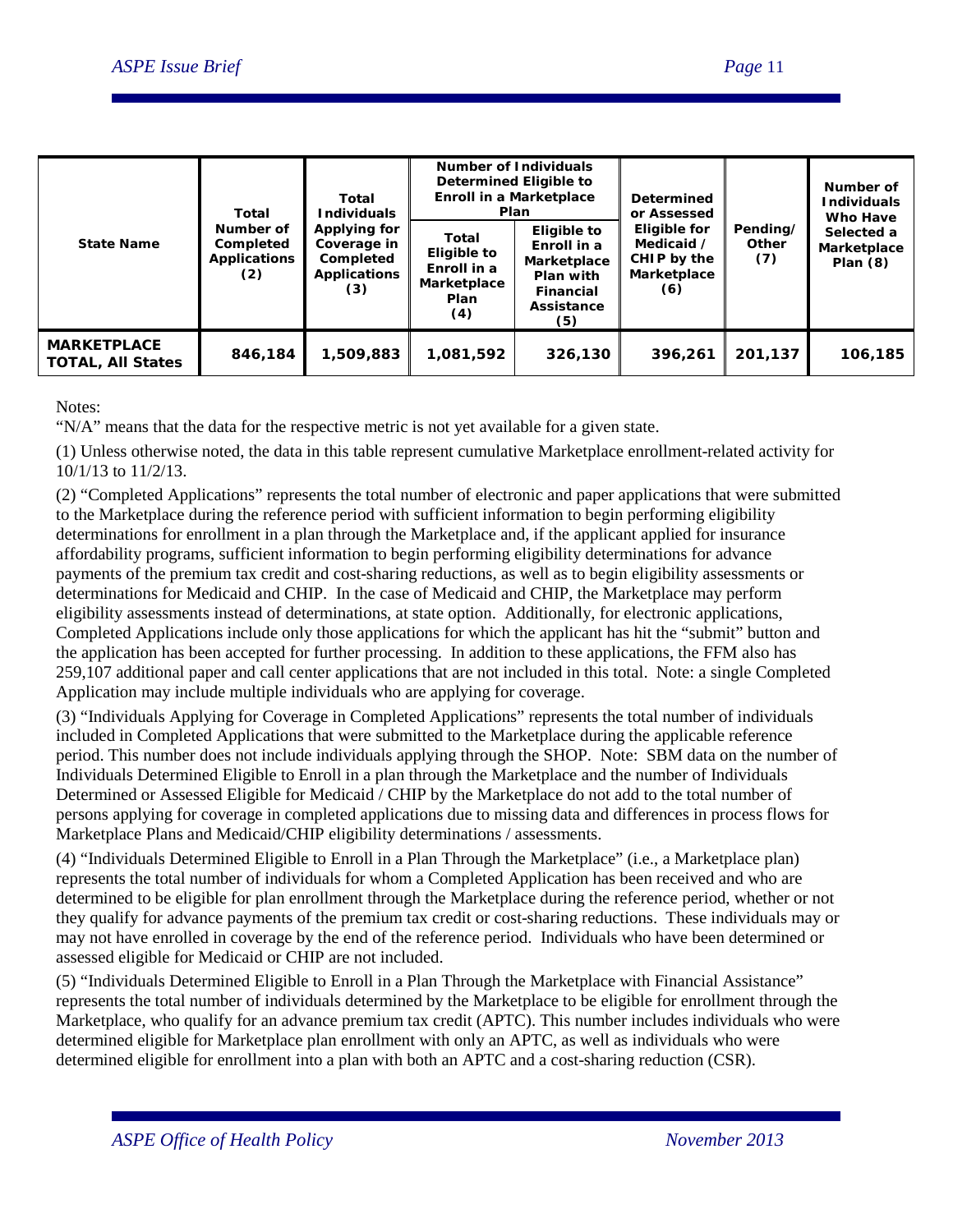(6) "Individuals Determined or Assessed Eligible for Medicaid / CHIP by the Marketplace" represents the number of individuals who have been determined or assessed by the Marketplace as eligible for Medicaid or CHIP, based on modified adjusted gross income (MAGI). In some states, Completed Applications for individuals, whom the Marketplace has assessed as potentially eligible for Medicaid or CHIP, based on MAGI, are transferred to the relevant state agency for a final eligibility determination. In other states, the Marketplace has been delegated the final Medicaid/CHIP determination responsibility for these individuals. Thus, this data element includes all Medicaid MAGI assessments, regardless of the state Medicaid/CHIP agency's final eligibility determination. Note: this data element does not include eligibility determinations made by State Medicaid/CHIP agencies based on applications originally submitted to the State agency or other Medicaid/CHIP assessments or determinations. Additionally, this column may vary slightly from accounts transferred to states by the FFM.

(7) "Pending / Other": A derived estimate for individuals who have a completed and processed application, who either: 1) have a pending eligibility determination or assessment for Marketplace plan or Medicaid/CHIP coverage; 2) have a completed eligibility determination or assessment for Marketplace plan or Medicaid/CHIP coverage that is not captured in the relevant column in this table for a given state due to system issues; or 3) have been deemed ineligible for Marketplace plan coverage.

(8) "Individuals Who Have Selected a Marketplace plan" represents the total number of "Individuals Determined Eligible to Enroll in a plan Through the Marketplace" who have selected a plan (with or without the first premium payment having been received directly by the Marketplace or the issuer) during the reference period. This is also known as pre-effectuated enrollment.

(9) For California, the total includes individuals who have been fully determined as well as those that are "pending" and also those that are "contingent."

(10) Because the Colorado Marketplace does not have an eligibility system that is integrated with its state Medicaid department, the data for "Individuals Assessed Eligible for Medicaid/CHIP" are not available at this time.

(11) The total of completed applications for the District of Columbia reflects online applications only. Data are currently not available for the District of Columbia on the number of individuals deemed eligible for or enrolled in Marketplace plan, or eligible or enrolled in Medicaid/CHIP because the District of Columbia's information systems record data by accounts rather than number of individuals or covered lives. In many instances, the accounts reflect two or more individuals. Thus, the District of Columbia has reported that between October 1, 2013 and November 2, 2013, 572 plans were selected, which could represent 1,000 or more individuals selecting a plan.

(12) Because the Hawaii Marketplace does not have an eligibility system that is integrated with its state Medicaid department, the data for "Individuals Assessed Eligible for Medicaid/CHIP" are not available at this time.

(13) Due to Massachusetts's system constraints, cumulative values for "Individuals Assessed Eligible for Medicaid/CHIP" are not available at this time. Additionally, data for the total number of applications completed for Massachusetts represents time period 10/01/13 through 11/01/13

(14) Minnesota's cumulative data for "Individuals Determined Eligible to Enroll in a Marketplace plan," "Individuals Determined Eligible to Enroll in a Marketplace plan with Financial Assistance," and "Individuals Who Have Selected a Marketplace plan" do not include adults between 133% and 200% of the Federal Poverty Level (FPL) because these individuals are enrolled in the MinnesotaCare program. In addition, children up to 275% FPL are covered through the Medicaid program. Please note that when comparing Minnesota's cumulative data for these indicators with other State-Based Marketplaces, the number of individuals (2,505) determined eligible for MinnesotaCare should be included in the calculation.

(15) Cumulative data for Oregon represents best available data as of 11/04/13.

(16) Cumulative data for Washington represents time period 10/01/13 through10/31/13. The total Individuals Determined or Assessed Eligible for Medicaid / CHIP may include some persons whose eligibility is being redetermined rather than newly determined. For example an application for a family may include parents applying to the Marketplace for initial coverage, while children are already covered.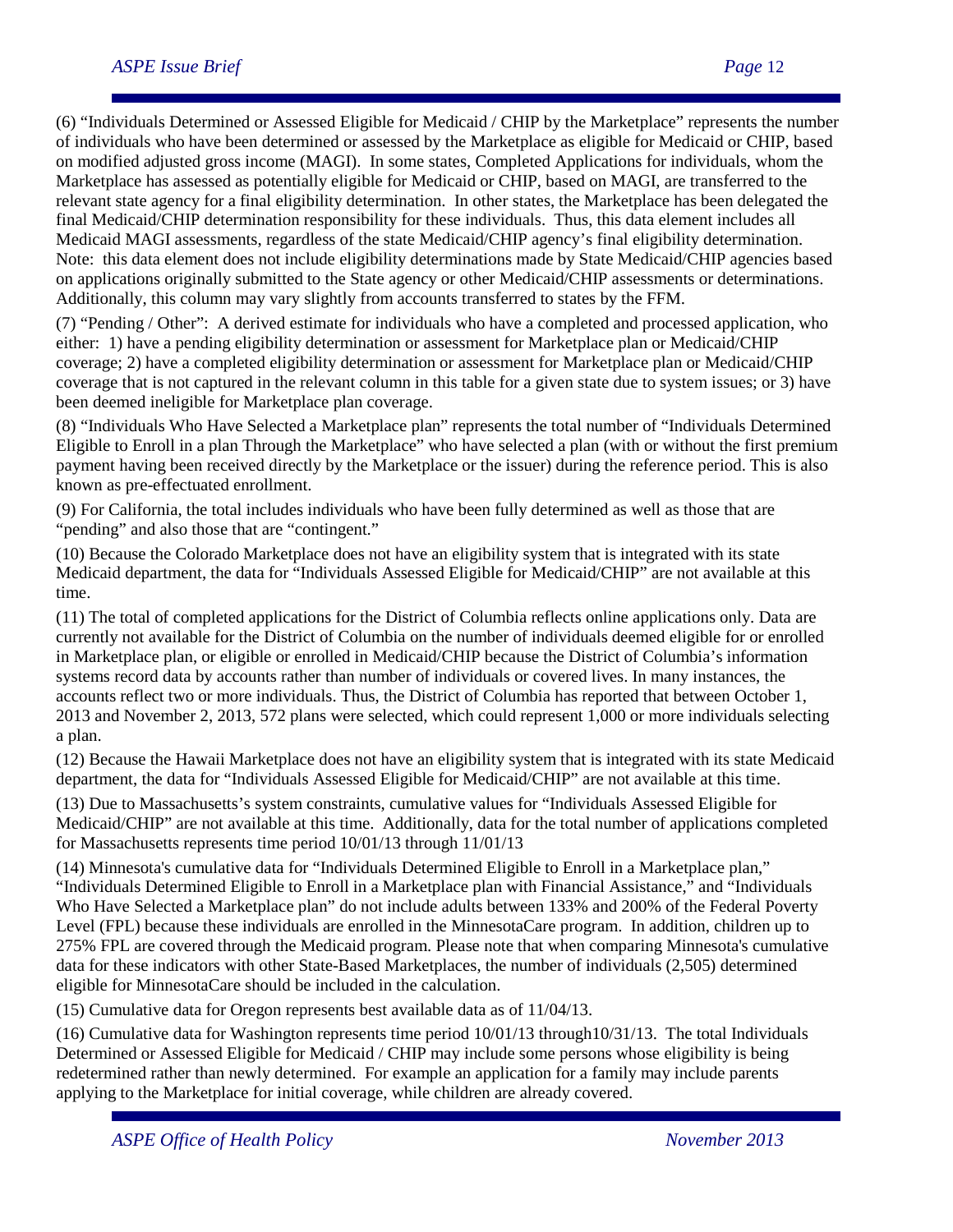(17) Idaho and New Mexico are Federally supported SBMs for 2014; they are using the FFM platform for 2014. (18) New Mexico data on the number of Individuals Determined Eligible to Enroll in a Marketplace plan through the Marketplace and the number of Individuals Determined or Assessed Eligible for Medicaid / CHIP by the Marketplace do not add to the total number of persons applying for coverage in completed applications due to differences in process flow for Marketplace plan and Medicaid/CHIP eligibility determinations / assessments. Source: Centers for Medicare & Medicaid Services, as of 11-12-2013.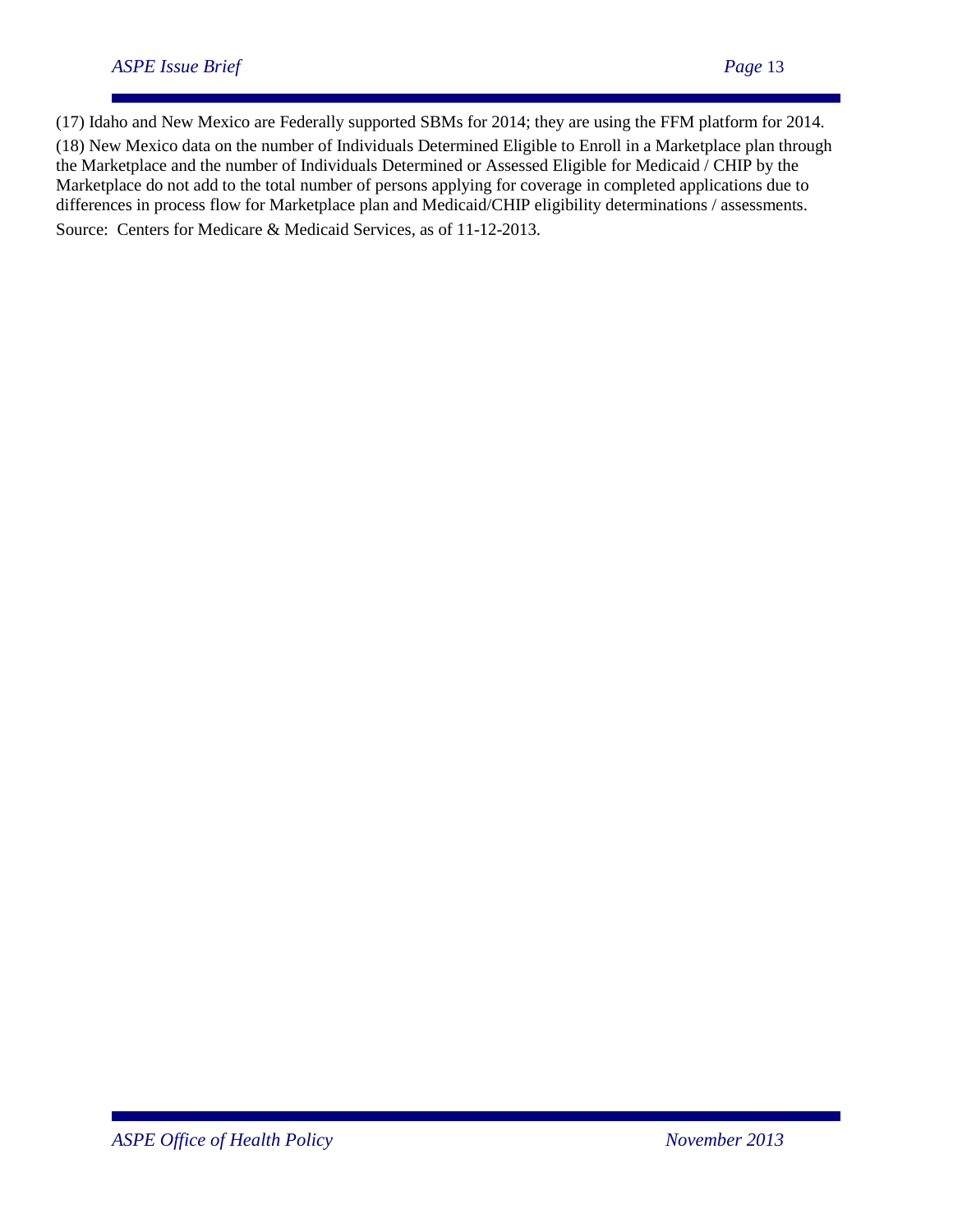# **APPENDIX B: METHODOLOGY AND TECHNICAL NOTES**

The data that are reported in this issue brief have been generated by the information systems of the Centers for Medicare & Medicaid Services, based on information reported to CMS by SBMs, and information collected by the FFM for states with HHS- supported or fully run Marketplaces (including those run in partnership with states).

Unless otherwise noted, the data in this issue brief represent cumulative Marketplace enrollmentrelated activity for the 10-1-13 to 11-2-13 reporting period, with information available as of 11- 12-13. Data for certain metrics are not yet available for some states due to information system issues. We anticipate that more comprehensive data will be available in future monthly enrollment-related reports as system issues are resolved.

We believe that the information contained in this issue brief provides the most systematic "snapshot" of enrollment-related activity in the Marketplaces to date because the data for the various metrics are counted using comparable definitions for data elements across states, and between the SBMs and FFM (see table below). **It is important to note that the SBM enrollment-related data that are reported in this issue brief represent state data that have been reported to CMS, and may differ from comparable data that have previously been publicly reported on SBM websites or in media reports because that data may be based on different time periods or metric definitions from those used in this report.** 

| <b>Summary of Marketplace Monthly Enrollment-</b><br><b>Related Information By Marketplace Type</b> | <b>Marketplaces Total</b><br>(SBMs and FFMs) |        | <b>States Implementing</b><br><b>Their Own</b><br><b>Marketplaces (SBMs)</b> |        | <b>States With Marketplaces</b><br>that are Supported by or<br><b>Fully-Run by HHS (FFM)</b> |        |
|-----------------------------------------------------------------------------------------------------|----------------------------------------------|--------|------------------------------------------------------------------------------|--------|----------------------------------------------------------------------------------------------|--------|
| (10-1-13 to 11-2-13)                                                                                |                                              | $%$ of |                                                                              | $%$ of |                                                                                              | $%$ of |
|                                                                                                     | <b>Number</b>                                | Total* | <b>Number</b>                                                                | Total* | <b>Number</b>                                                                                | Total* |
| <b>Completed Applications</b>                                                                       | 846,184                                      | n/a    | 326,623                                                                      | n/a    | 519,561                                                                                      | n/a    |
| Number of Individuals Applying for Coverage in                                                      |                                              |        |                                                                              |        |                                                                                              |        |
| <b>Completed Applications</b>                                                                       | 1,509,883                                    | 100.0% | 516,248                                                                      | ***    | 993,635                                                                                      | 100.0% |
| <b>Number of Individuals With Processed</b>                                                         |                                              |        |                                                                              |        |                                                                                              |        |
| <b>Eligibility Determinations or Assessments</b>                                                    | 1,477,853                                    | 97.9%  | 591,838                                                                      | ***    | 886,015                                                                                      | 89.2%  |
| Eligible for Marketplace plan Enrollment                                                            | 1,081,592                                    | 71.6%  | 378,973                                                                      | ***    | 702,619                                                                                      | 70.7%  |
| Eligible for Marketplace plan with APTC                                                             |                                              |        |                                                                              |        |                                                                                              |        |
| (non-add)                                                                                           | 326,130                                      | 21.6%  | 88,953                                                                       | ***    | 237,177                                                                                      | 23.9%  |
| <b>Other Marketplace plan-Eligible</b>                                                              |                                              |        |                                                                              |        |                                                                                              |        |
| Individuals (non-add)                                                                               | 755,462                                      | 50.0%  | 290,020                                                                      | ***    | 465,442                                                                                      | 46.8%  |
| Determined or Assessed Eligible for                                                                 |                                              |        |                                                                              |        |                                                                                              |        |
| Medicaid / CHIP by the Marketplace                                                                  | 396,261                                      | 26.2%  | 212,865                                                                      | ***    | 183,396                                                                                      | 18.5%  |
| Pending / Other                                                                                     | 201,137                                      | $***$  | 93,245                                                                       | ***    | 107,892                                                                                      | 10.9%  |
| Total Individuals Eligible to Enroll in a                                                           |                                              |        |                                                                              |        |                                                                                              |        |
| Marketplace plan                                                                                    | 1,081,592                                    | 100.0% | 378,973                                                                      | 100.0% | 702,619                                                                                      | 100.0% |
| Marketplace Eligible Individuals Who Have                                                           |                                              |        |                                                                              |        |                                                                                              |        |
| Selected a Marketplace plan                                                                         | 106,185                                      | 9.8%   | 79,391                                                                       | 20.9%  | 26,794                                                                                       | 3.8%   |
| Marketplace plan Eligible Individuals Who                                                           |                                              |        |                                                                              |        |                                                                                              |        |
| Have Not Yet Selected a Marketplace plan                                                            | 975,407                                      | 90.2%  | 299,582                                                                      | 79.1%  | 675,825                                                                                      | 96.2%  |

\* Percent of total represents the percent of total individuals applying for coverage in completed applications, or the percent of total individuals eligible to enroll in a Marketplace plan who have selected a Marketplace plan.

\*\* Pending/Other does not sum to 100 percent due to missing SBM data.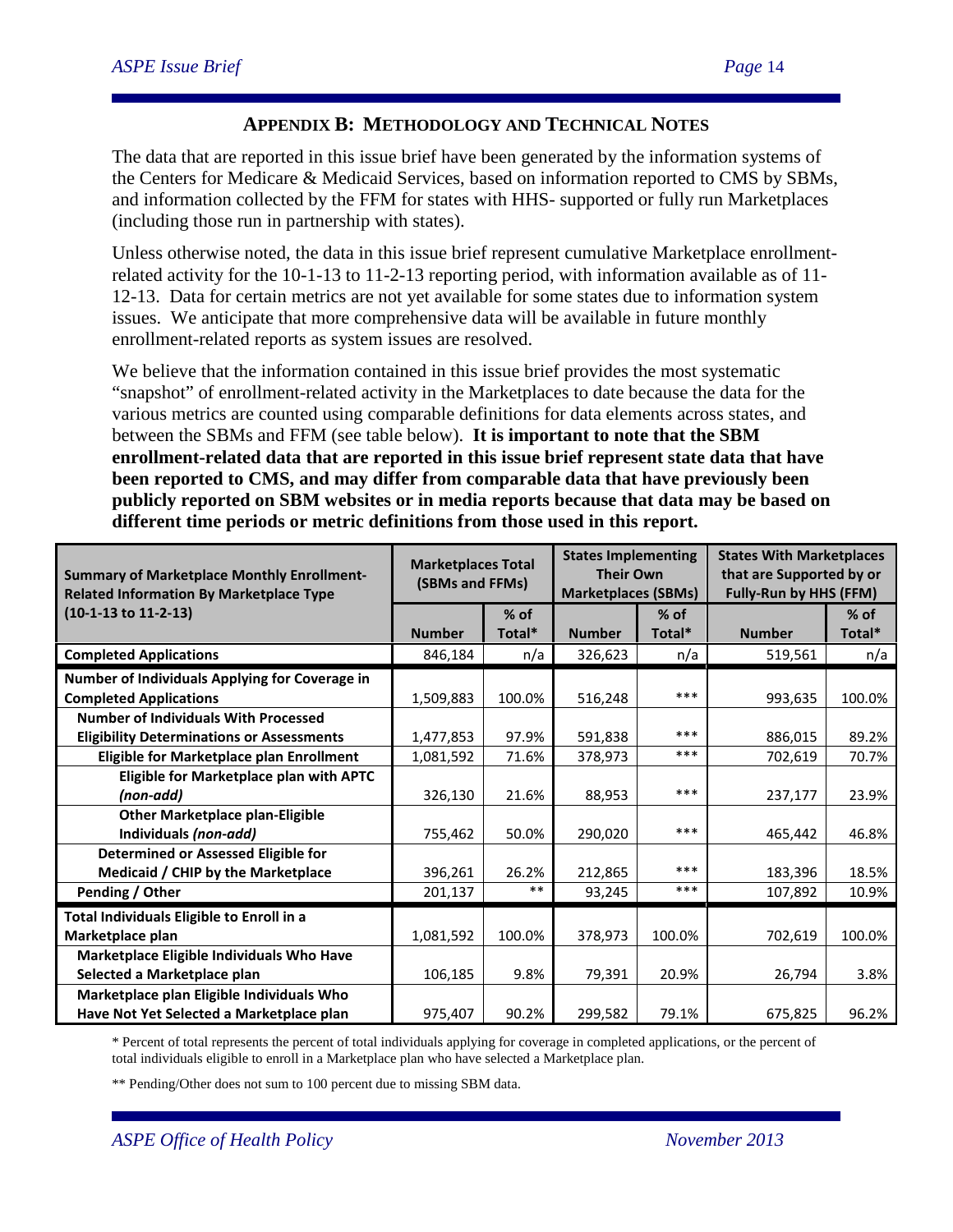\*\*\* Total SBM data on the number of persons with processed eligibility determinations or assessments do not add to the total number of persons applying for coverage in completed applications due to missing data and differences in process flow for Marketplace plan and Medicaid/CHIP eligibility determinations / assessments.

Source: Centers for Medicare & Medicaid Services, as of 11-12-2013.

While this issue brief includes some data for all states, data for certain metrics are not available for certain states. For example, CMS did not receive data on the number of individuals applying for coverage in completed applications, the number of processed eligibility determinations and assessments, or the number of individuals eligible for plan enrollment through the Marketplace who have selected a Marketplace plan from two states (Hawaii and Massachusetts) and the District of Columbia.

In the table in Appendix A, which shows the state-level data, "N/A" means that the data for the respective metric is not yet available for a given state.

#### **Definitions of Enrollment-Related Data Terms**

• **Reference Period:** Unless elsewhere noted, the reference period for which data are reported is from 10-1-13 to 11-2-13.

Oct 1- Nov 2 most closely represents the first month of operations since state based Marketplaces generally compile enrollment-related metrics on a weekly basis.

• **Completed Applications:** The total number of electronic and paper applications that were submitted to the Marketplace during the reference period with sufficient information to begin performing eligibility determinations for enrollment in a plan through the Marketplace and, if the applicant applied for insurance affordability programs, sufficient information to begin performing eligibility determinations for advance payments of the premium tax credit and cost-sharing reductions, as well as to begin eligibility assessments or determinations for Medicaid and CHIP. In the case of Medicaid and CHIP, the Marketplace may perform eligibility assessments instead of determinations, at state option. Additionally, for electronic applications, Completed Applications include only those applications for which the applicant has hit the "submit" button and the application has been accepted for further processing. It is important to note that a single Completed Application can include multiple individuals who are applying for coverage.

These data represent completed applications that were reported as submitted across all channels by the SBMs and FFM during the reporting period. Applications can be submitted electronically (online) or on paper, by the applicant or on behalf of the applicant by an assister (navigator, in-person assister, agent/broker), or through the call center. The data on paper applications that are included in this total are likely to be undercounted because of a lag time between mailing and receiving the applications.

Applications submitted through the mail are included in the paper category. Applications submitted through the call center or in-person are included in the electronic or paper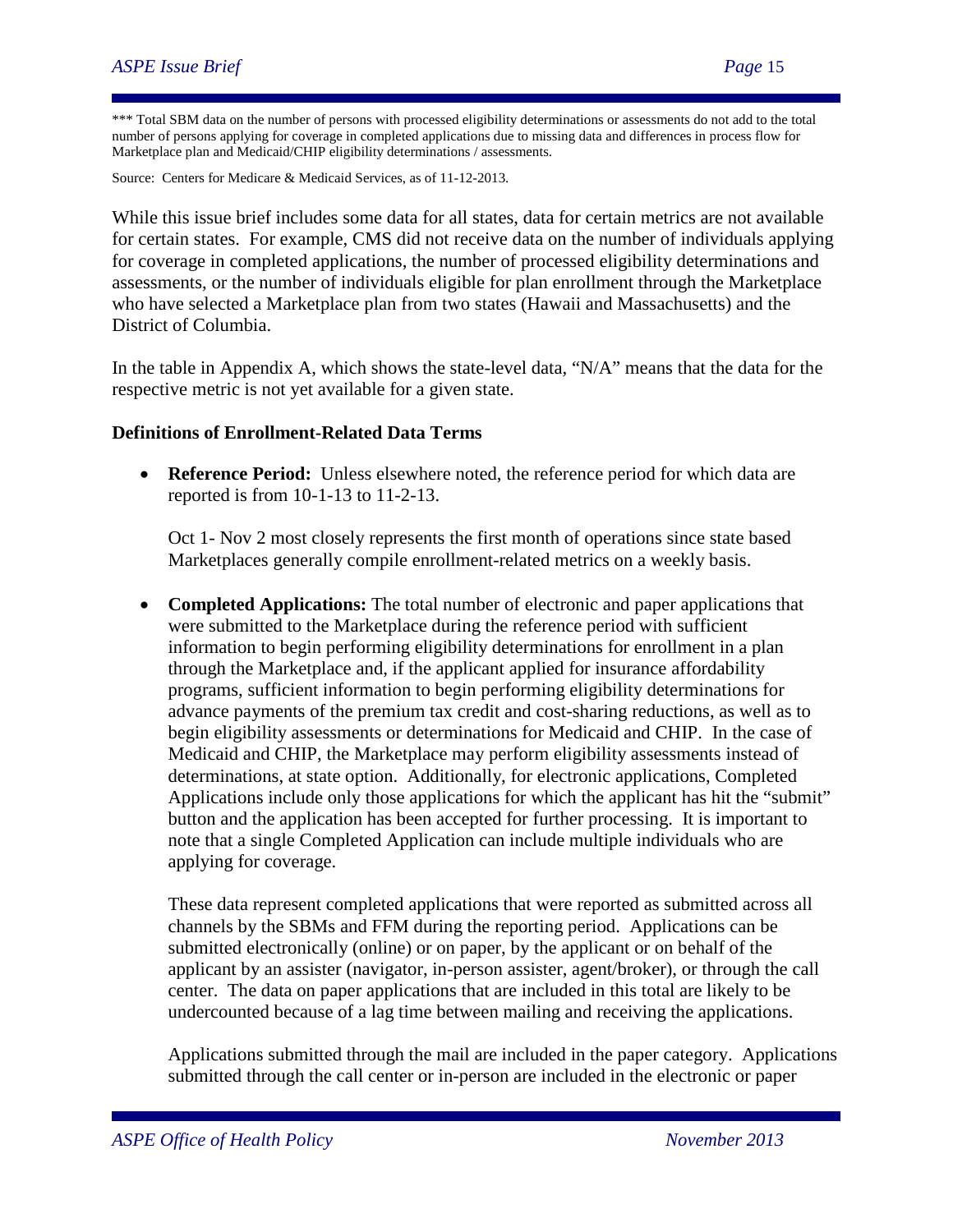categories, as appropriate.

The FFM data on completed applications does not include paper applications or call center applications. An additional 259,107 applications were filed by paper and through call centers during this Oct. 1- Nov. 2 reporting period that are not included in this total.

• **Individuals Applying for Coverage in Completed Applications:** The total number of individuals included in Completed Applications that were submitted to the Marketplace during the applicable reference period. This number does not include individuals applying through the Small Business Health Options Program (SHOP).

Note: SBM data on the number of Individuals Determined Eligible to Enroll in a plan through the Marketplace and the number of Individuals Determined or Assessed Eligible for Medicaid / CHIP by the Marketplace do not add to the total number of persons applying for coverage in completed applications due to missing data.

- **Individuals Determined Eligible to Enroll in a Plan Through the Marketplace** (i.e., a Marketplace plan)**:** The total number of individuals for whom a Completed Application has been received and who are determined to be eligible for Marketplace plan enrollment through the Marketplace during the reference period, whether or not they qualify for advance payments of the premium tax credit or cost-sharing reductions. These individuals may or may not have enrolled in a plan through the Marketplace by the end of the reference period. Individuals who have been determined or assessed as eligible for Medicaid or CHIP are not included.
- **Individuals Determined Eligible to Enroll in a Plan Through the Marketplace with Financial Assistance:** The total number of individuals determined by the Marketplace to be eligible for plan enrollment through the Marketplace, who qualify for advance premium tax credits (APTC). This number includes persons who were determined eligible for plan enrollment with only APTC, as well as persons who were determined eligible for enrollment into a Marketplace plan with both APTC and cost-sharing reductions (CSR).

This number does not include Marketplace plan eligible individuals who: didn't apply for financial assistance; applied for financial assistance and were found ineligible; or applied for financial assistance and their applications are pending.

• **Individuals Determined or Assessed Eligible for Medicaid/CHIP by the Marketplace:** The number of individuals who have been determined or assessed by the Marketplace as eligible for Medicaid or CHIP, based on modified adjusted gross income (MAGI) eligibility criteria. In some states, Completed Applications for individuals, whom the Marketplace has assessed as potentially eligible for Medicaid or CHIP, based on MAGI, are transferred to the relevant state agency for a final eligibility determination. In other states, the Marketplace has been delegated the final Medicaid/CHIP determination responsibility for these individuals. Thus, this data element includes all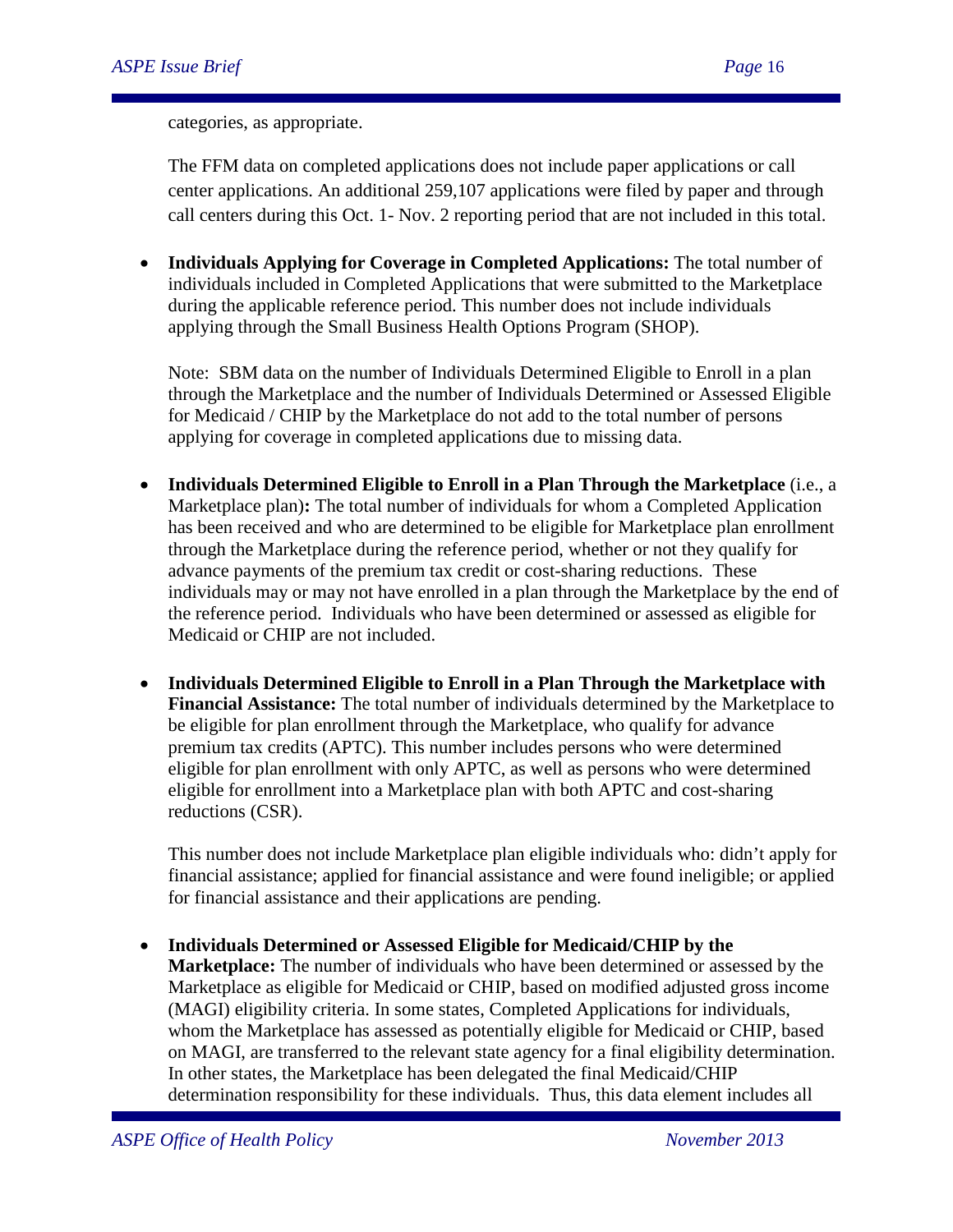Medicaid/CHIP MAGI assessments by the Marketplace, regardless of the state agency's final eligibility determination. This data element does not include eligibility determinations made by state Medicaid/CHIP agencies based on applications originally submitted to the state agency or other Medicaid/CHIP assessments or determinations. Additionally, this column may vary slightly from accounts transferred to states by the FFM.

• **Pending/Other:** A derived estimate of the total number of individuals for whom a Completed Application has been received, who either: 1) have a pending eligibility determination or assessment for Marketplace plan or Medicaid/CHIP coverage; 2) have a processed eligibility determination or assessment for Marketplace plan or Medicaid/CHIP coverage that is not captured in the relevant column in this table for a given state due to system issues; or 3) have been deemed ineligible for Marketplace plan coverage.

The data represented in the "Pending/Other" column are only an approximation; because they are not strict subsets of one another, the sum of "Individuals Eligible to Enroll in a Marketplace plan", "Individuals Assessed Eligible for Medicaid/CHIP", and "Pending/Other" does not necessarily equal the "Total Individuals Applying for Coverage in Completed Applications." Given process flows, it is sometimes very difficult to separate individuals who are assessed eligible for Medicaid [MAGI] and those determined eligible for Marketplace plans.

Pending/Other does not sum to 100 percent of total Individuals Applying for Coverage in Completed Applications due to missing SBM data.

• **Individuals Who Have Selected a Marketplace plan:** The total number of **"**Individuals Determined Eligible to Enroll in a Plan Through the Marketplace" who have selected a plan (with or without the first premium payment having been received directly by the Marketplace or the issuer) during the reference period, whether or not they are eligible to receive an Advanced Premium Tax Credit or cost-sharing reduction.

#### **Additional Technical Notes for SBM Data**

- For California, the total includes individuals who have been fully determined as well as those that are "pending" and also those that are "contingent."
- Because the Colorado Marketplace does not have an eligibility system that is integrated with its State Medicaid/CHIP agency, data for "Individuals Assessed Eligible for Medicaid/CHIP" are not available at this time.
- The total of completed applications for the District of Columbia reflects online applications only. Data are currently not available for the District of Columbia on the number of individuals deemed eligible for or enrolled in Marketplace plans, or eligible or enrolled in Medicaid/CHIP because the District of Columbia's information systems record data by accounts rather than number of individuals or covered lives. In many instances, the accounts reflect two or more individuals. Thus, the District of Columbia has reported that between October 1, 2013 and November 2, 2013, 572 plans were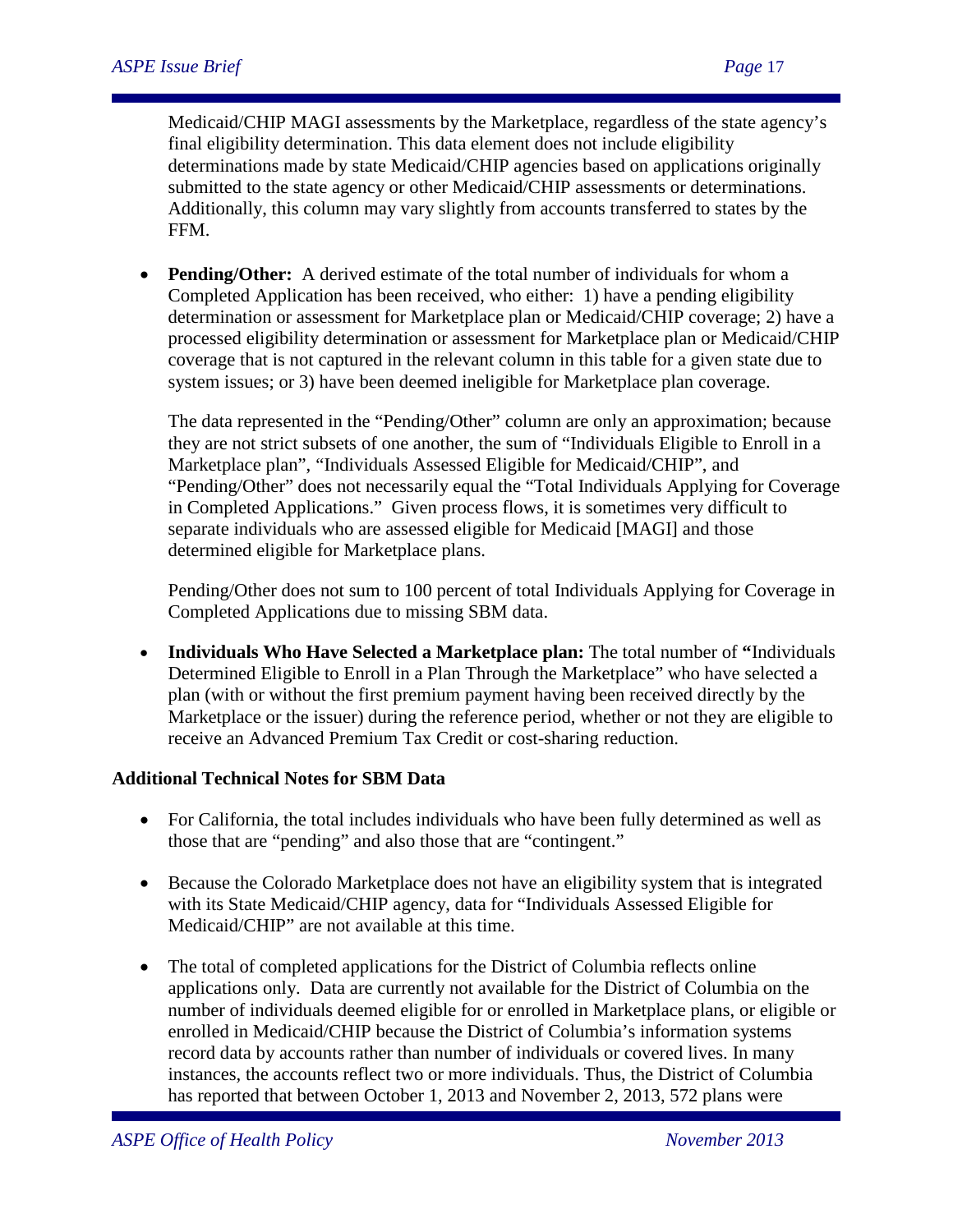selected, which could represent 1,000 or more individuals selecting a plan.

- Because the Hawaii Marketplace does not have an eligibility system that is integrated with its State Medicaid/CHIP agency, data for "Individuals Assessed Eligible for Medicaid/CHIP" are not available at this time.
- Due to Massachusetts's system constraints, cumulative values for "Individuals Assessed Eligible for Medicaid/CHIP" are not available at this time; additionally, data for the total number of applications completed for Massachusetts represents time period 10/01/13 through 11/01/13.
- Minnesota's cumulative data for "Individuals Determined Eligible to Enroll in a Marketplace plan," "Individuals Determined Eligible to Enroll in a Marketplace plan with Financial Assistance," and "Individuals Who Have Selected a Marketplace plan" do not include adults between 133% and 200% of the Federal Poverty Level (FPL) because these individuals are enrolled in the MinnesotaCare program. In addition, children up to 275% FPL are covered through the Medicaid program. Please note that when comparing Minnesota's cumulative data for these indicators with other State-Based Marketplaces, the number of individuals (2,505) determined eligible for MinnesotaCare should be included in the calculation.
- Cumulative data for Oregon represents best available data as of  $11/04/13$ . The total Individuals Determined or Assessed Eligible for Medicaid / CHIP may include some persons whose eligibility is being redetermined rather than newly determined. For example an application for a family may include parents applying to the Marketplace for initial coverage, while children are already covered.
- Cumulative data for Washington represents time period  $10/01/13$  through  $10/31/13$ . The total Individuals Determined or Assessed Eligible for Medicaid / CHIP may include some persons whose eligibility is being redetermined rather than newly determined. For example an application for a family may include parents applying to the Marketplace for initial coverage, while children are already covered.

#### **Additional Technical Notes for FFM Data**

For the data on eligibility:

- An individual found eligible with an inconsistency counts as an eligible person.
- Counts for potentially eligible for Medicaid/CHIP include FFM Assessments as well as FFM Determinations as directed by the states.
- The business logic for conducting Medicaid and CHIP eligibility assessments and determinations are based on the FFM's interpretation of each state's Medicaid and CHIP eligibility rules, and are subject to revision.

For the data on Marketplace plan selection:

• The "Selection of a Marketplace plan" metric reflects unique consumers who have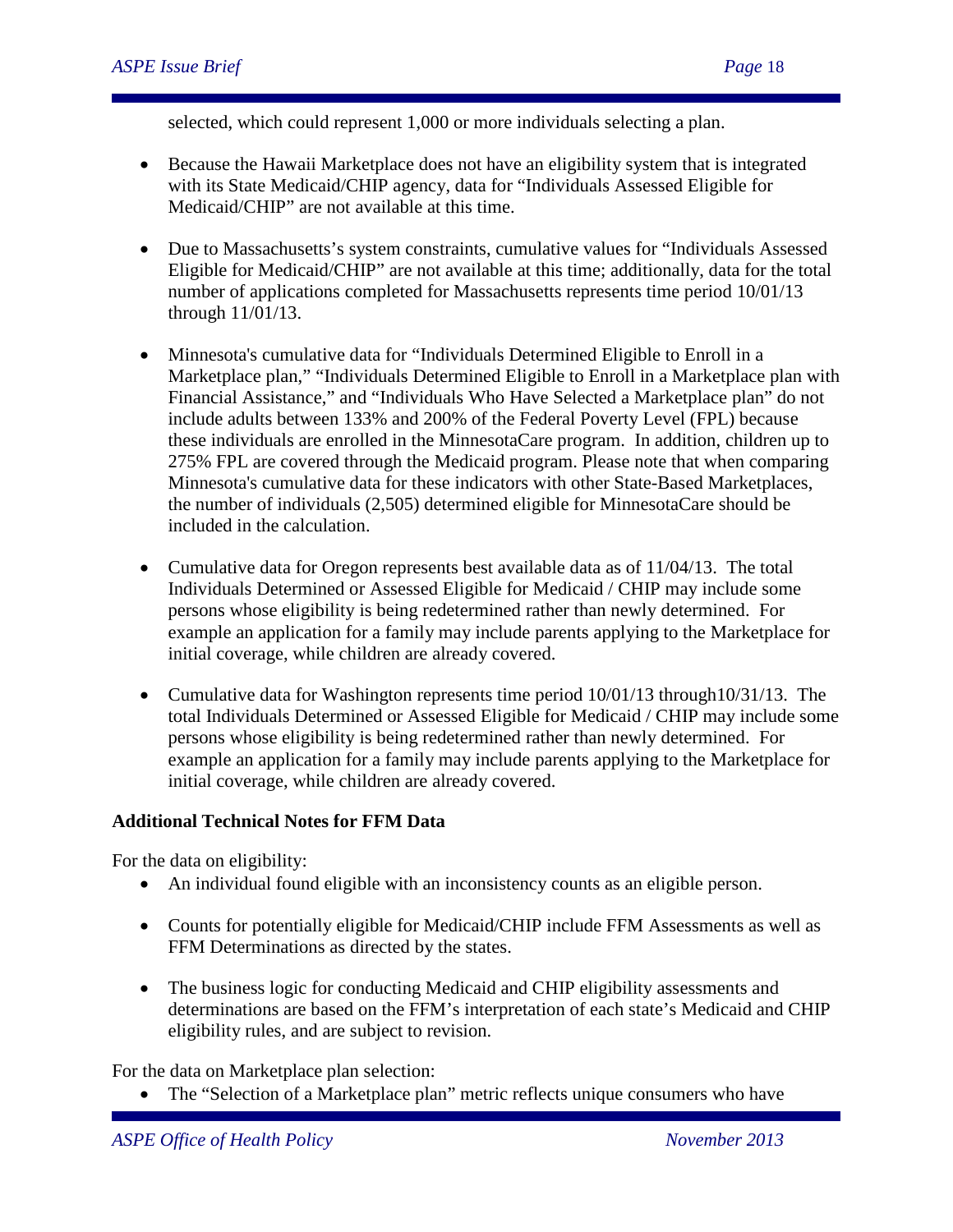enrolled in either a Marketplace plan or a Dental Plan. If a consumer selects both a Marketplace plan and a Dental Plan, they are counted as 1 plan selection. If a consumer enrolls in a Marketplace plan only, they are counted as 1 plan selection. If a consumer selects a Dental Plan only, they are counted as 1 plan selection. Any plan selection is counted at the moment the consumer hits the "Submit" button in Plan Compare. These are "active" polices.

- These data were pulled for an "As of" date of 11-2-2013, with the following logic:
	- If a policy is created in October and cancelled in October, that policy, and the individuals on it, are NOT included in October counts.
	- If a policy is created in October and cancelled after November 2, 2013 that policy, and the individuals on it, WOULD be included in October counts.
- During an enrollment-related transaction, if a consumer clicks either the "Enroll" or the "Cancel" button more than once, the system may improperly generate multiple transactions. In addition, duplicate transactions have been sent concerning the same person due to minor name differences. Until these technical issues are corrected, the number of transactions may underestimate or overestimate the number of people who will ultimately be actively enrolled.

New Mexico data on the number of Individuals Determined Eligible to Enroll in a Marketplace plan through the Marketplace and the number of Individuals Determined or Assessed Eligible for Medicaid / CHIP by the Marketplace do not add to the total number of persons applying for coverage in completed applications due to differences in process flow for Marketplace plan and Medicaid/CHIP eligibility determinations / assessments.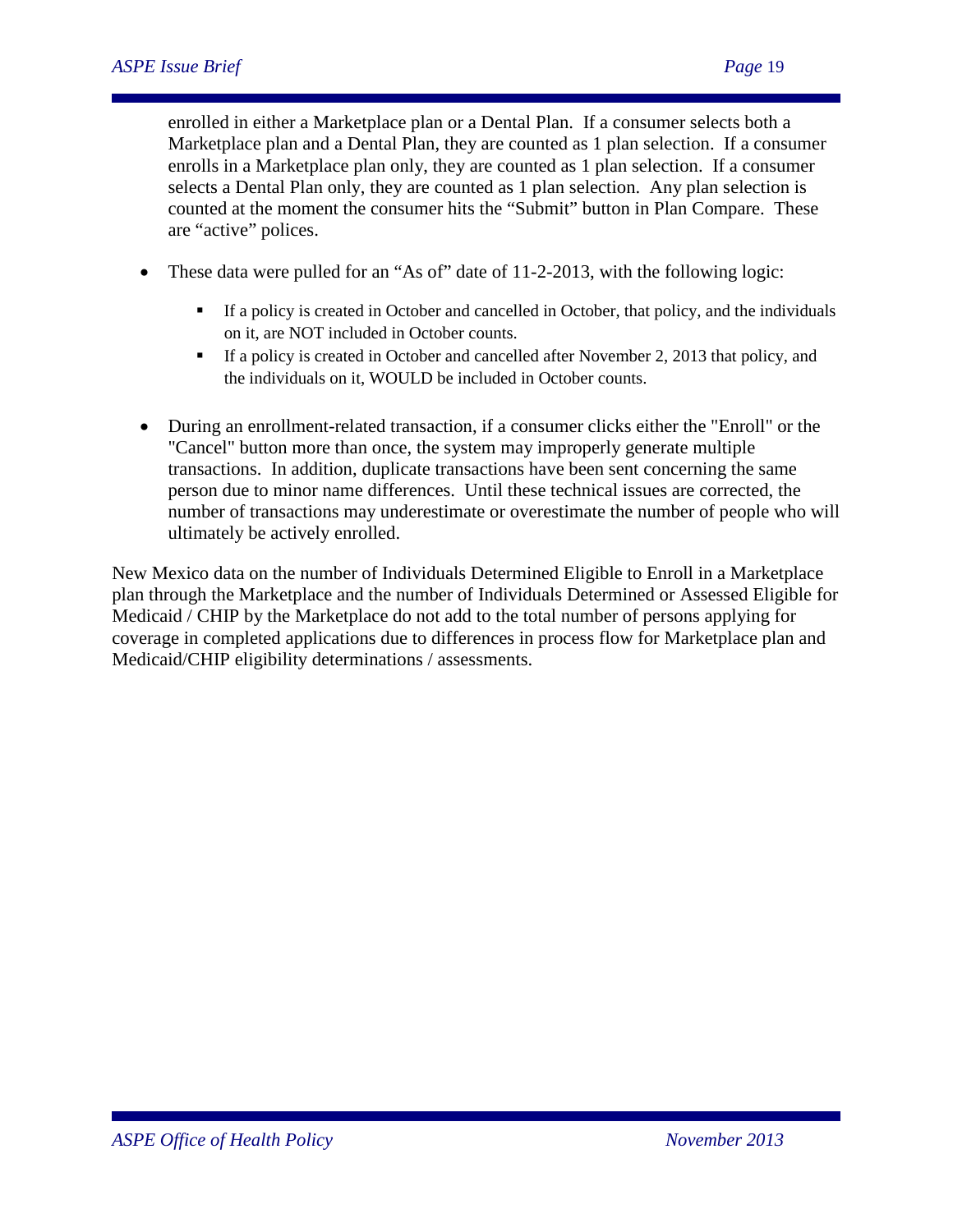#### A**PPENDIX C: PAST EXPERIENCES IN HEALTH COVERAGE ENROLLMENT**

Past enrollment experiences from other health coverage programs inform the Department's expectations for enrollment in the new Marketplace. Based on the experience of the Federal Employees Health Benefits Program (FEHB), Medicare Part D, Massachusetts' Commonwealth Care, and the Children's Health Insurance Program (CHIP), we have learned that several factors drive enrollment rates, particularly in the early months of program operation.

- 1. "Action-forcing" events such as the end date of an open enrollment period or the start date for benefits — often result in a spike in enrollment activity.
- 2. The length of a program's pre-benefit period (i.e., the period between sign-up/enrollment and the receipt of benefits) affects rates of initial enrollment. Shorter pre-benefit periods (e.g., 1 month) tend to generate higher initial enrollment rates than longer pre-benefit periods, during which the consumer may perceive little advantage to signing up or enrolling early.
- 3. A requirement to pay the initial premium to complete enrollment creates a financial disincentive to enroll early. Consumers are generally required to pay their first month's premium prior to the first day of coverage. This can result in last-minute enrollment activity by consumers to minimize the lag time between payment and access to benefits. Marketplace enrollees must pay premiums by December (even if they enroll in October) for coverage to begin January 1, this fact may affect enrollment in October and November.
- 4. The use of "auto" or "passive" enrollment, where a group of consumers is enrolled in coverage without any action on the consumers' part, results in higher enrollment rates.
- 5. Public education campaigns and outreach efforts tied to deadlines that correspond to benefits coverage build consumer awareness and encourage enrollment.

Graphs included in this Appendix illustrate initial enrollment in Medicare Part D, Massachusetts Commonwealth Care, and CHIP, plus enrollment from the FEHB's annual open season for 2012. Each program differs in terms of pre-benefit periods, length of the open enrollment period, and the use of auto-enrollment, which in turn affected enrollment rates during initial months of operation. For example, Medicare Part D experienced faster rates of enrollment compared to Massachusetts Commonwealth Care due to a six-month open enrollment period.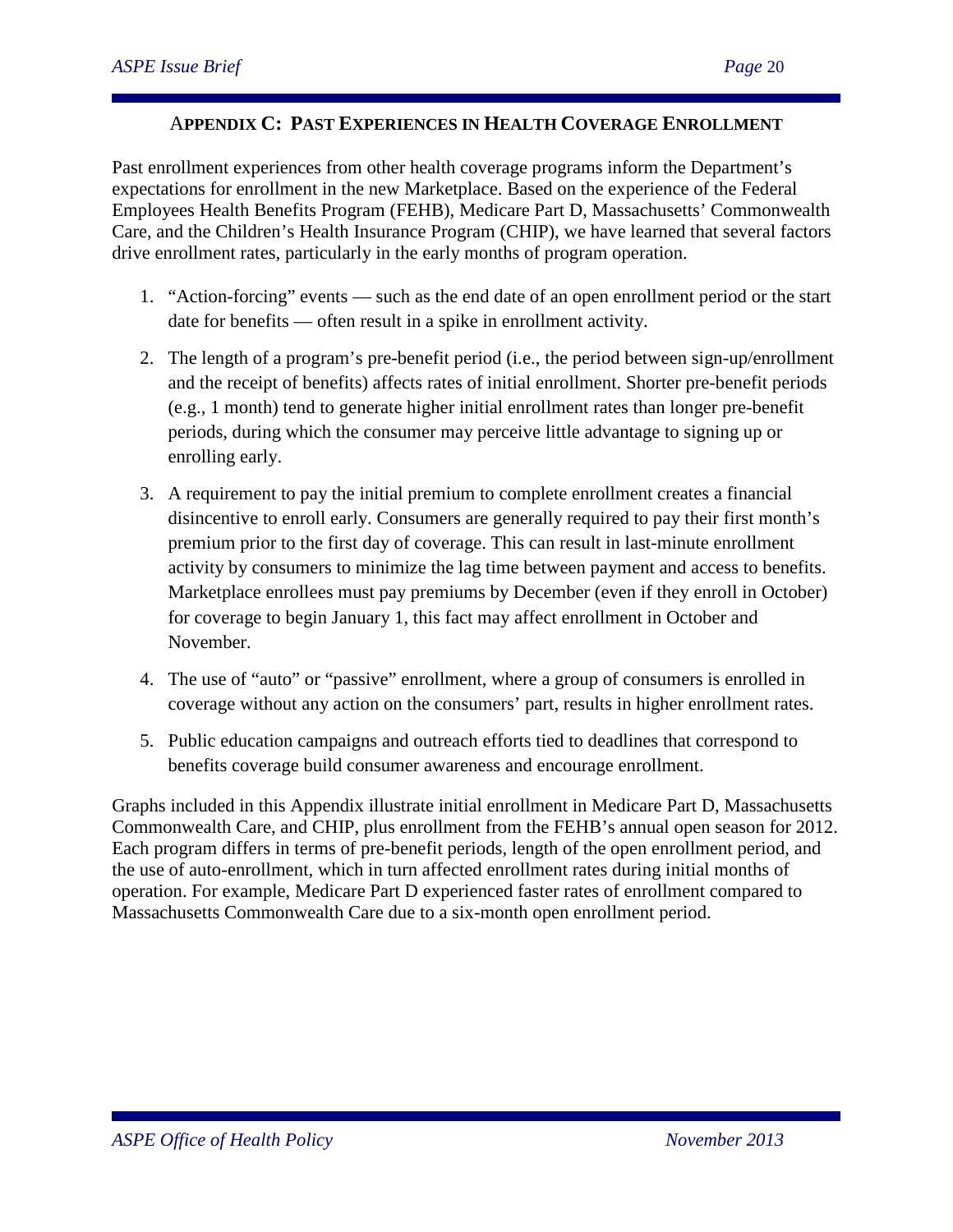# Comparison of Early Part D and Massachusetts Commonwealth Care Enrollment Experience

*Part D experienced faster rates of enrollment due to a six-month open enrollment period* 



subsequently switched plans) and including beneficiaries qualifying for the low income subsidy who received facilitated enrollment); Part D had a 6-month initial open enrollment period. Massachusetts Commonwealth Care represents total enrolllees (including auto-enrolled individuals from the state's uncompensated care pool; the program has continuous enrollment, allowing people to sign up at any time during the year.

Source: CMS and HHS Part D Enrollment Press Releases, 12/22/2005 – 6/14/2006; CMS Administrative Data (Facilitated Enrollments). Data on initial Commonwealth Care enrollment, available at http://www.mass.gov/chia/docs/r/pubs/09/key-indicators-02-09.pdf and http://www.mass.gov/bb/h1/fy10h1/exec10/hbudbrief20.htm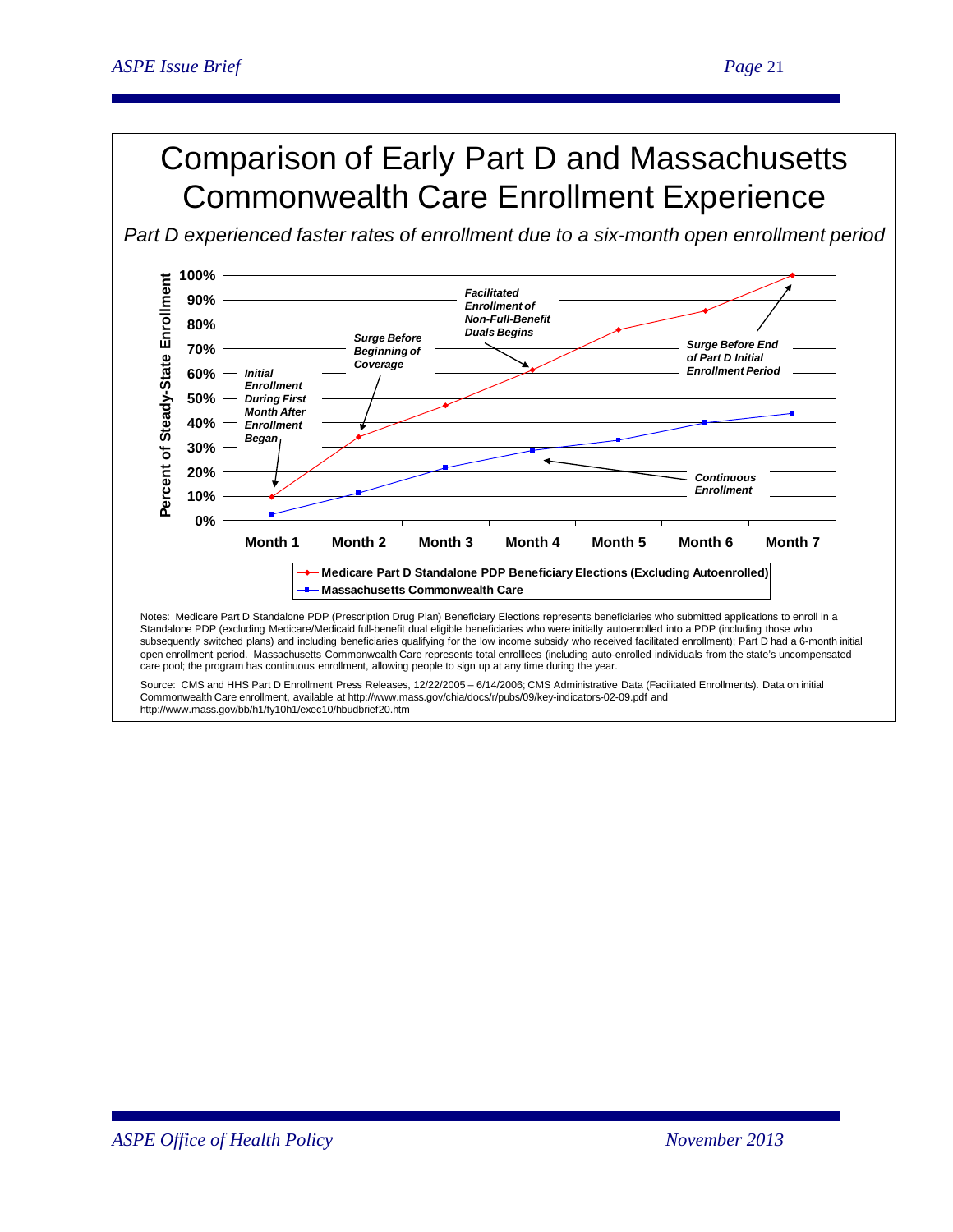**Massachusetts Commonwealth Care.** Commonwealth Care is a means-tested subsidized insurance program for uninsured individuals who do not qualify for Medicaid (MassHealth) and is part of the Massachusetts Health Connector. Enrollment and benefits for subsidized coverage in Commonwealth Care began January 1, 2007, although Massachusetts auto-enrolled a large number of individuals from the state's uncompensated care pool beginning October 1, 2006. Commonwealth Care enrollment appears to have reached a steady state a year after coverage began.<sup>[9](#page-5-1)</sup> By December 2007, 158,000 people had enrolled in Commonwealth Care.



The majority of individuals who enrolled in Commonwealth Care during the first year were in "Type I" plans and not responsible for paying a premium. There were large differences in initial enrollment rates between those who qualified for plans without having to pay a premium and those who were required to pay a premium (see chart below).<sup>[10](#page-21-0)</sup> For the plan types that may require a premium payment (Type II, III and IV), only about 4,000 individuals signed up in the first couple of months of the program.

10/CommCare%252520Program%252520Update.pdf

 $\overline{a}$ 

<sup>9</sup> For data on initial Commonwealth Care enrollment, see http://www.mass.gov/chia/docs/r/pubs/09/key-indicators-02-09.pdf and http://www.mass.gov/bb/h1/fy10h1/exec10/hbudbrief20.htm<br><sup>10</sup> Individuals who have Commonwealth Care Plan Type I (available to those with incomes below 100 percent of the

<span id="page-21-1"></span><span id="page-21-0"></span>FPL) do not pay premiums for coverage. Individuals who have incomes above 150 percent of the FPL and are enrolled in Plan Type II-IV (available to those with incomes 100.1 to 300 percent of the FPL) pay premiums unless their income is below 150 percent FPL. Data on enrollment by plan type through May 2007 are available here: https://www.mahealthconnector.info/portal/binary/com.epicentric.contentmanagement.servlet.ContentDeliveryServl et/About%252520Us/Publications%252520and%252520Reports/2007/2007-05-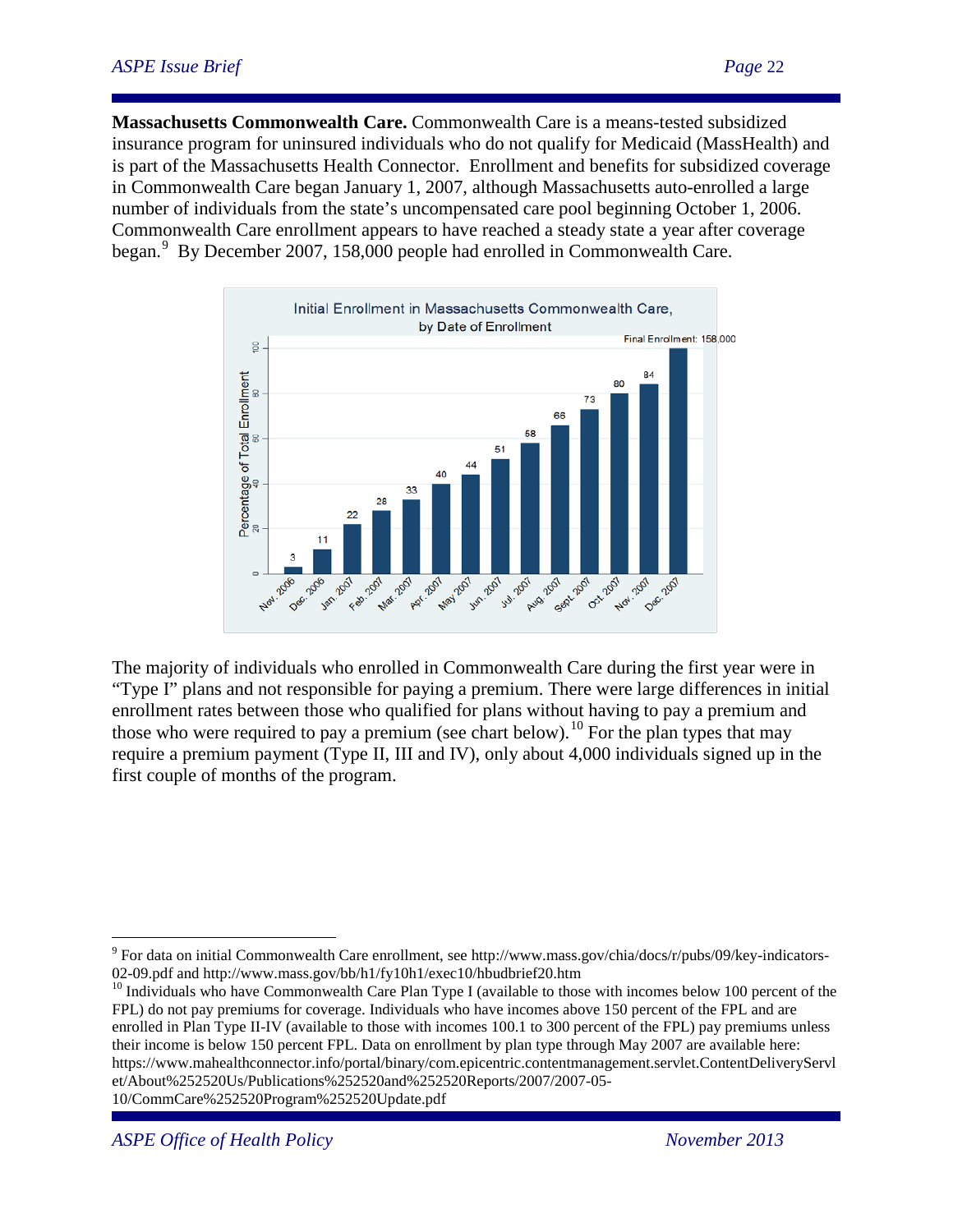

#### **Massachusetts Commonwealth Care Enrollment by Plan Type, 2006-2007**

Source: Boston Globe, October 16, 2013:

http://www.boston.com/lifestyle/health/health\_stew/2013/10/how\_much\_aca\_enrollment\_is\_enough.html

**Federal Employees Health Benefits Program.** The Office of Personnel Management reports that enrollment spikes in the last few days before the end of the open enrollment period. This is consistent with the experience of private employers as well. The FEHB program has an annual, month-long open season during which employees are allowed to change their insurance coverage status and switch plans. Data from the FEHB's 2012 open season shows that relatively few employees make changes to their coverage in the first couple weeks of the period. Nearly a quarter (22 percent) of those employees who changed their enrollment during the open season made their selection in the last two days before the season's deadline. In the table below, Week 5 of 2012 open season consisted of only 2 days.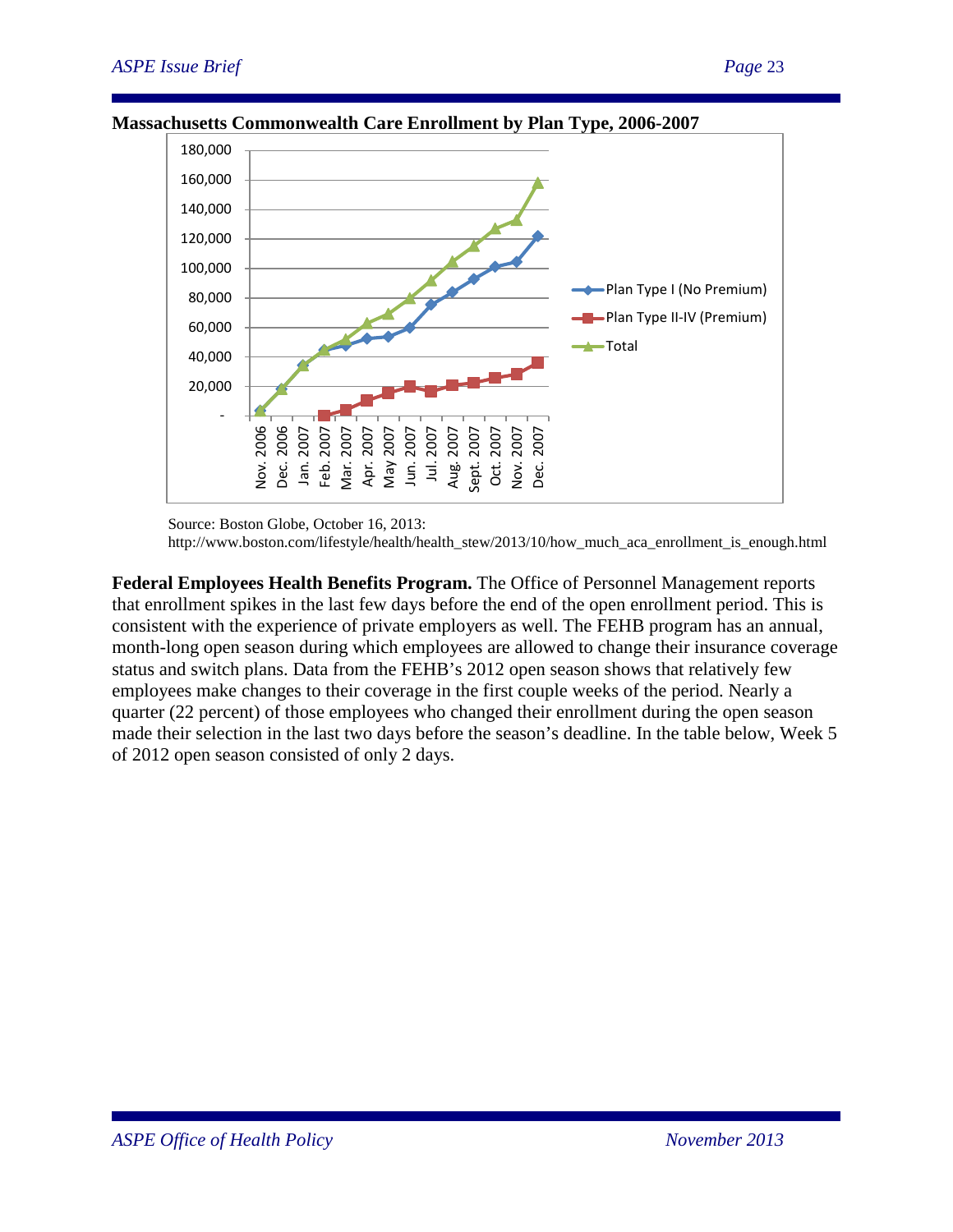

Source: Office of Personnel Management

**Medicare Part D.** Initial enrollment for Part D opened November 15, 2005 and closed on May 15, 2006. Coverage began January 1, 2006, approximately six weeks after the start of open enrollment. The enrollment rate was 15 percent at the end of December 2005, the end of the "pre-benefit period," and rose to 98 percent by May 2006, the end of the open enrollment period. *This data (and graph) includes only those who affirmatively enrolled and paid a premium for a standalone Medicare Part D plan*. Medicare Part D had auto-enrollment for Medicare-Medicaid dual eligibles and those in Medicare Advantage plans that added drug coverage, but we do not include those enrollees in the chart below.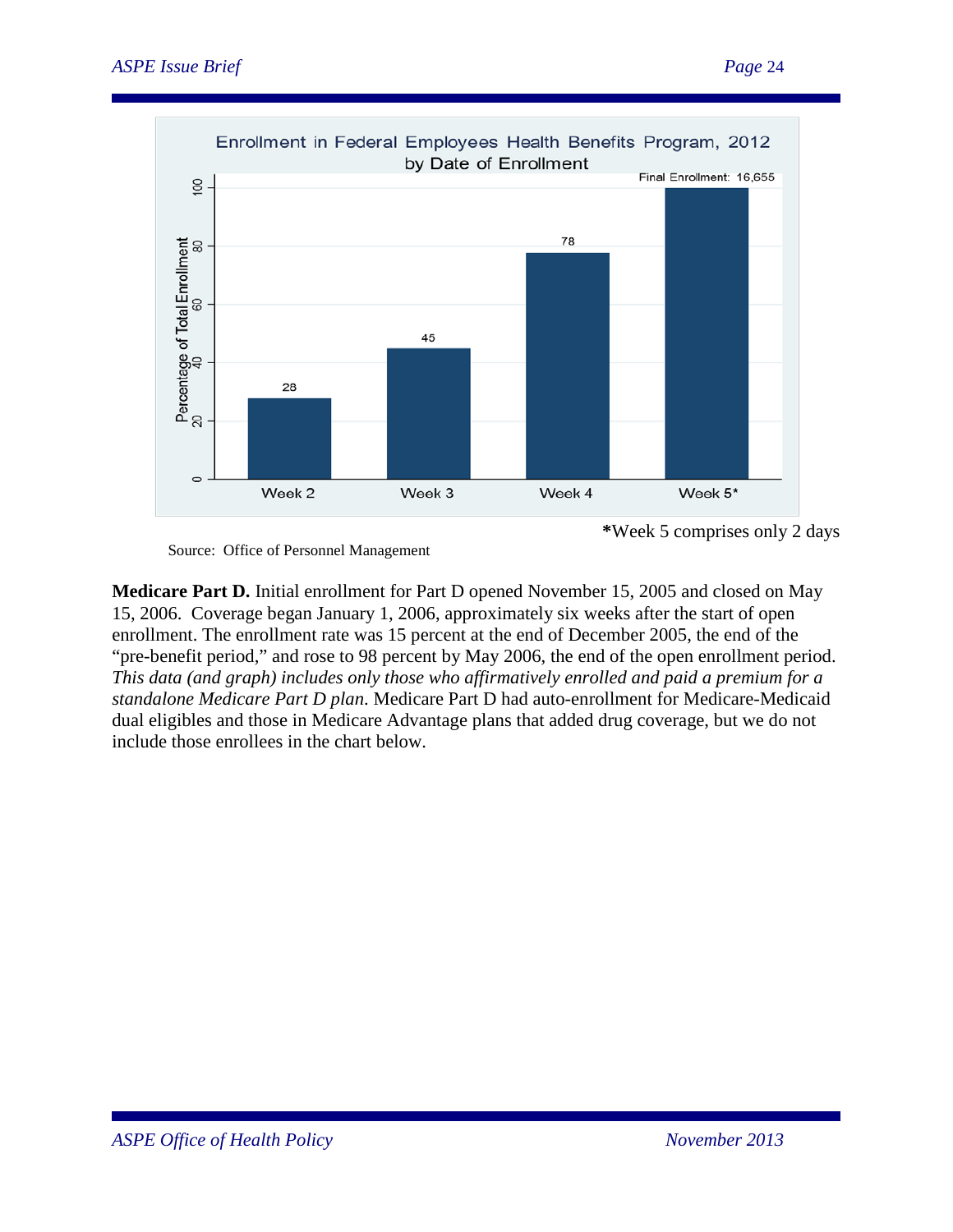

Source: Centers for Medicare & Medicaid Services

**Children's Health Insurance Program.** CHIP experienced low enrollment rates in the early years of the program. Despite extensive outreach and streamlining of application procedures, only 60 percent of eligible children participated in CHIP fully five years after states began implementing their CHIP programs in 1998. At that point the program reached an enrollment plateau. Currently, CHIP, combined with Medicaid, reaches 86 percent of all eligible children.



Source: Centers for Medicare & Medicaid Services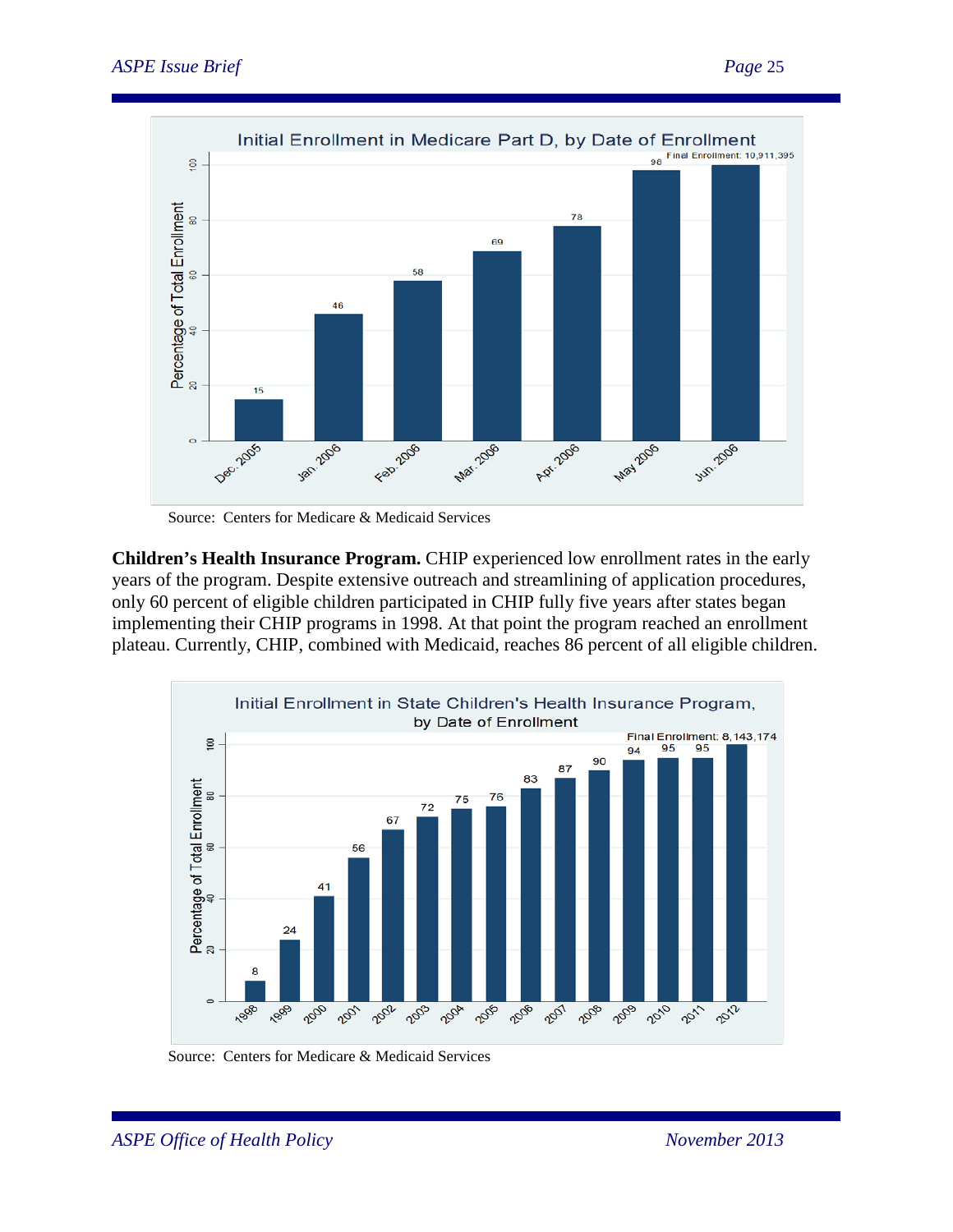# *Expectations for Marketplace Enrollment*

Looking forward, the Department expects that Marketplace enrollment will start slowly, with peaks in December 2013 (shortly before benefits begin January 1) and March 2014 (at the end of open enrollment). There is a three-month lag between the beginning of open enrollment on October 1, 2013, and January 1, 2014 when Marketplace benefits begin. As a result, the Department anticipates the enrollment trend will start gradually, with low enrollment in the first two months of open enrollment (October 2013 and November 2013). Enrollment activity is expected to increase in December in anticipation of coverage starting January 1, 2014 and again in March as the March 31, 2014 deadline for open enrollment approaches*.*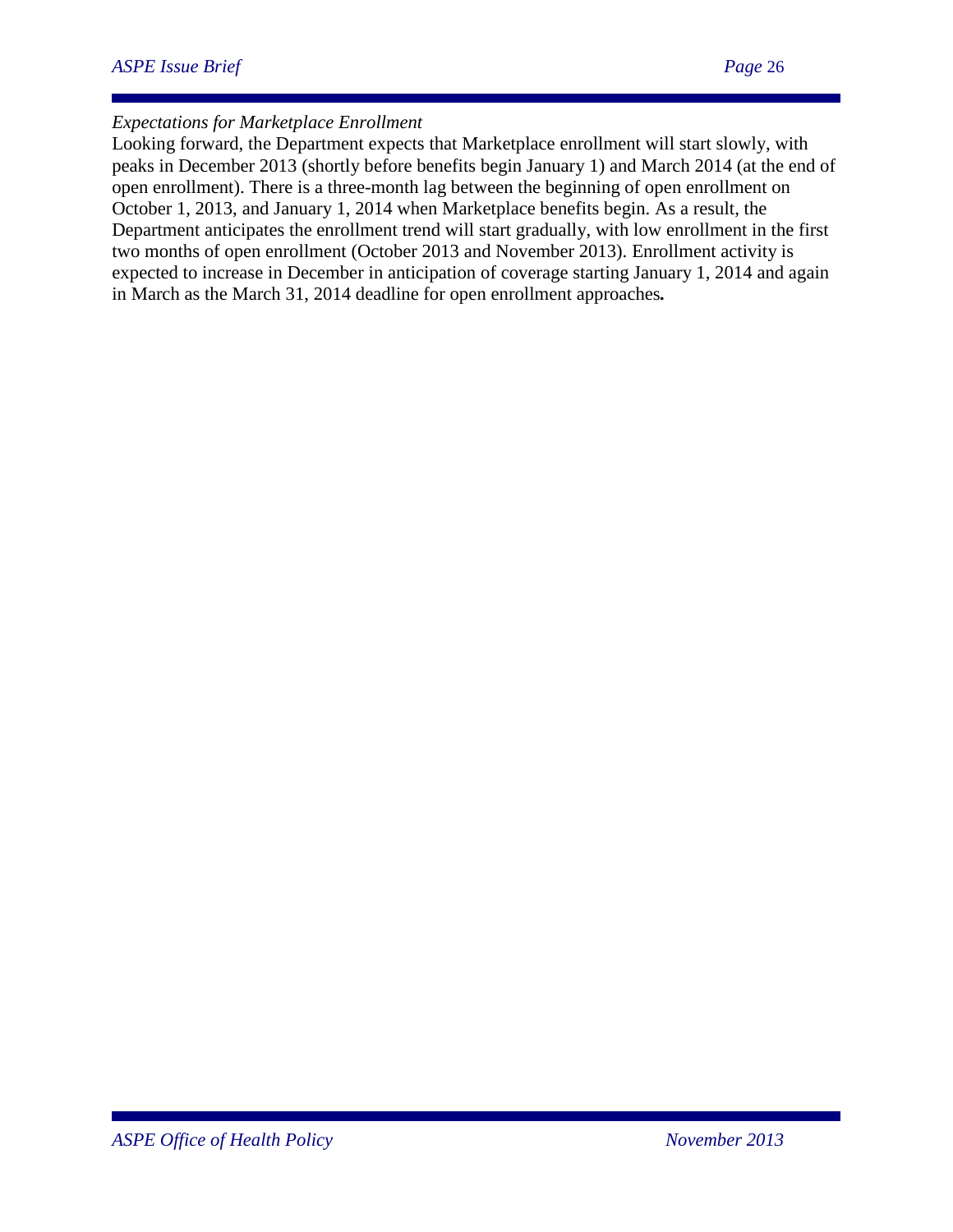# **APPENDIX D: CONSUMER AWARENESS OF THE MARKETPLACE**

National surveys show that awareness of the Marketplaces increased over the month of October, and nearly one in five Americans who is uninsured or covered by individual market insurance has visited the Marketplace to shop for a plan.

A Commonwealth Fund survey conducted Oct.  $9-27<sup>11</sup>$  $9-27<sup>11</sup>$  $9-27<sup>11</sup>$  polled adults (ages 19-64) who are uninsured or have individual coverage and found:

- Most (60 percent) are aware of the Marketplace.
	- o 53 percent are aware that financial support is available for Marketplace coverage.
	- o 17 percent have visited the Marketplace.
- Most (58 percent) said they are very likely or somewhat likely to go or go back to visit the Marketplace before the end of open enrollment on March 31, 2014 to enroll in a plan or to apply for a premium tax credit or for Medicaid.
- Of those who have visited the Marketplace, 21 percent enrolled in a plan.
	- o 47 percent tried to find out if they were eligible for financial assistance (through APTCs or CSRs) or Medicaid.
	- o 27 percent rated their Marketplace experience excellent or good, and 70 percent said it was fair or poor.
	- o 56 percent said it was difficult, very difficult, or impossible to find a plan with the type of coverage they needed; 38 percent said it was somewhat easy or very easy.
- Of those who did not enroll in October, the most frequently cited reasons were: not being certain they could afford a plan (48 percent), still trying to decide on a plan (46 percent), and thinking deductibles and copayments were too high (42 percent).

The polling firm Gallup found in its October surveys:

- Among all uninsured adults, 18 percent have visited or attempted to visit the online Marketplace. Among uninsured adults who are planning to obtain or who have already obtained coverage through the Marketplace, 22 percent have visited or attempted to visit the online Marketplace.<sup>[12](#page-26-0)</sup>
- The share of the uninsured who consider themselves familiar with the Marketplace was larger at the end of October (27 percent) than at the end of September (25 percent).<sup>[13](#page-26-1)</sup>

According to a national survey by the Pew Research Center, conducted Oct.  $9-13$ ,  $14$  awareness of the Marketplaces is higher in states that are involved in running their Marketplaces:

 $\overline{a}$ <sup>11</sup> http://www.commonwealthfund.org/Publications/Data-Briefs/2013/Nov/Americans-Experiences-Marketplaces.aspx

<sup>&</sup>lt;sup>12</sup> Poll conducted Oct. 23- Nov. 6. http://www.gallup.com/poll/165776/uninsured-americans-ignoring-health-

<span id="page-26-1"></span><span id="page-26-0"></span>exchange-sites.aspx<br><sup>13</sup> The October poll was conducted Oct. 18-29, 2013. http://www.gallup.com/poll/165668/uninsured-aware-health-<br>insurance-requirement.aspx

<span id="page-26-2"></span><sup>&</sup>lt;sup>14</sup> http://www.people-press.org/2013/10/21/public-registers-bumpy-launch-of-health-care-exchange-websites/